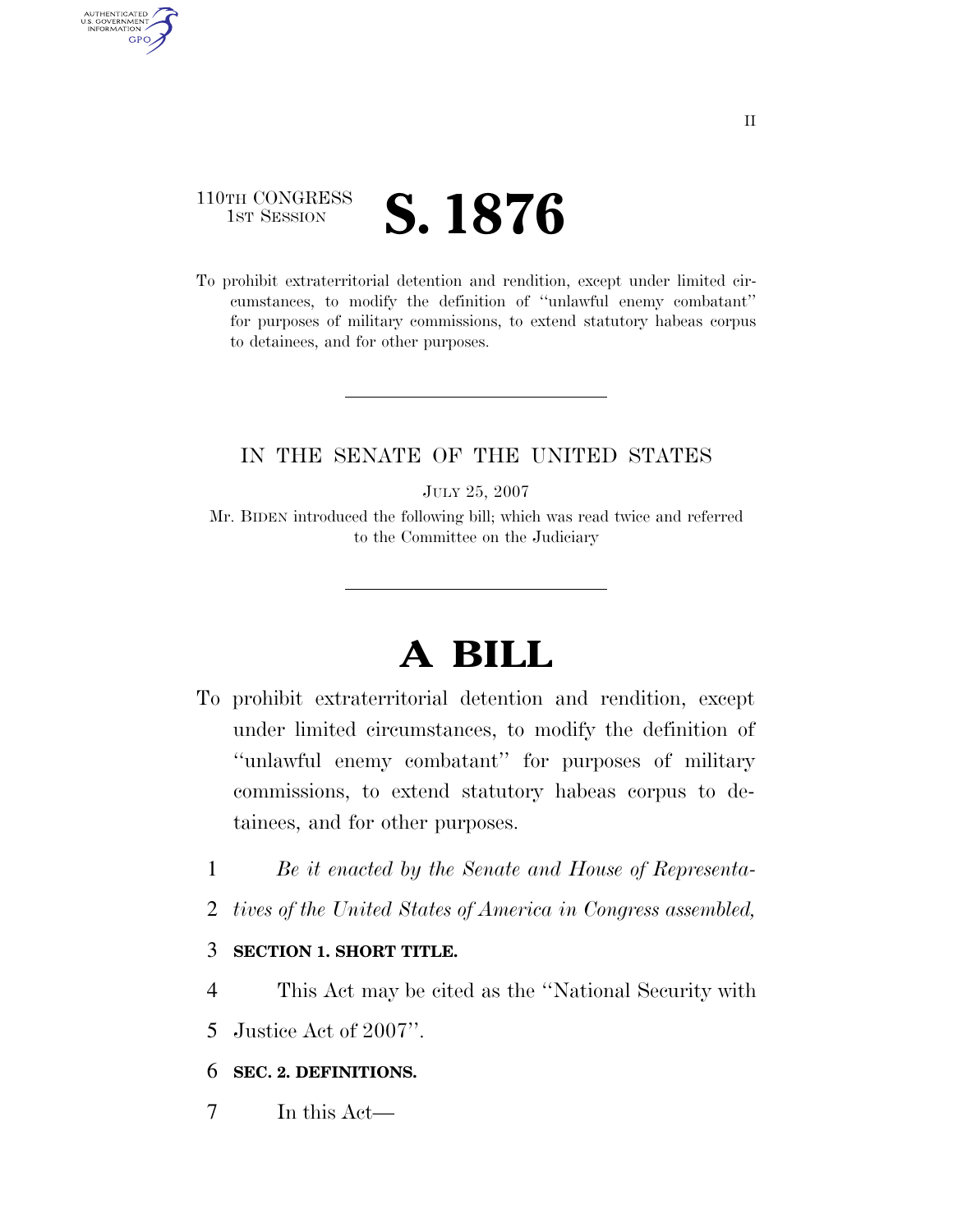| $\mathbf{1}$   | $(1)$ the term "aggrieved person"—                     |
|----------------|--------------------------------------------------------|
| $\overline{2}$ | (A) means any individual subject by an of-             |
| 3              | ficer or agent of the United States either to          |
| 4              | extraterritorial detention or rendition, except as     |
| 5              | authorized in this Act; and                            |
| 6              | (B) does not include any individual who is             |
| 7              | an international terrorist;                            |
| 8              | $(2)$ the term "element of the intelligence com-       |
| 9              | munity" means an element of the intelligence com-      |
| 10             | munity specified in or designated under section $3(4)$ |
| 11             | of the National Security Act of 1947 (50 U.S.C.        |
| 12             | $401a(4)$ ;                                            |
| 13             | (3) the term "extraterritorial detention" means        |
| 14             | detention of any individual by an officer or agent of  |
| 15             | the United States outside the territorial jurisdiction |
| 16             | of the United States;                                  |
| 17             | (4) the term "Foreign Intelligence Surveillance        |
| 18             | Court" means the court established under section       |
| 19             | $103(a)$ of the Foreign Intelligence Surveillance Act  |
| 20             | of 1978 (50 U.S.C. 1803(a));                           |
| 21             | (5) the term "Geneva Conventions" means—               |
| 22             | (A) the Convention for the Amelioration of             |
| 23             | the Condition of the Wounded and Sick in               |
| 24             | Armed Forces in the Field, done at Geneva Au-          |
| 25             | gust 12, 1949 (6 UST 3114);                            |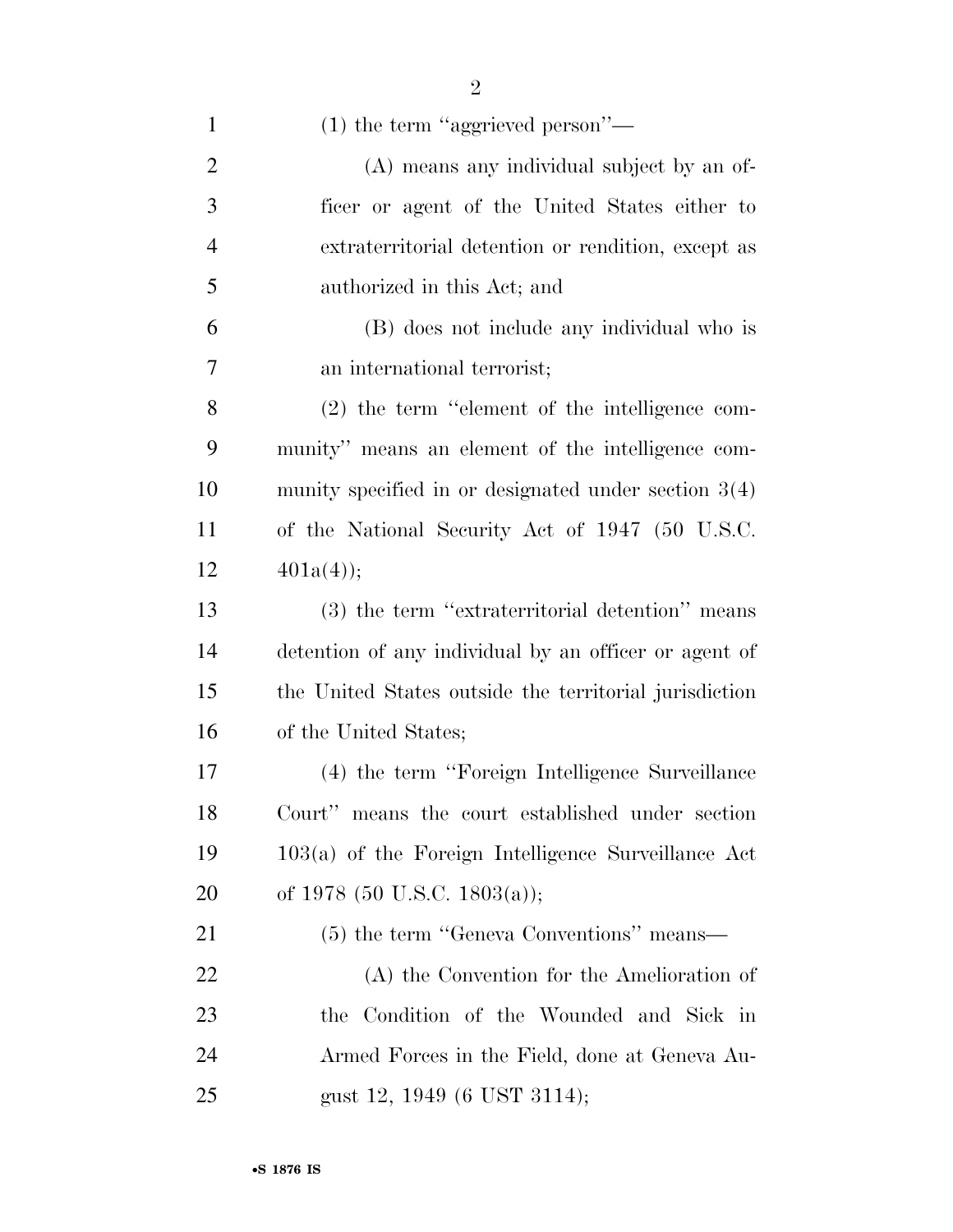| $\mathbf{1}$   | (B) the Convention for the Amelioration of           |
|----------------|------------------------------------------------------|
| $\overline{2}$ | the Condition of the Wounded, Sick, and Ship-        |
| 3              | wrecked Members of the Armed Forces at Sea,          |
| $\overline{4}$ | done at Geneva August 12, 1949 (6 UST                |
| 5              | 3217);                                               |
| 6              | (C) the Convention Relative to the Treat-            |
| 7              | ment of Prisoners of War, done at Geneva Au-         |
| 8              | gust 12, 1949 (6 UST 3316); and                      |
| 9              | (D) the Convention Relative to the Protec-           |
| 10             | tion of Civilian Persons in Time of War, done        |
| 11             | at Geneva August 12, 1949 (6 UST 3516);              |
| 12             | $(6)$ the term "international terrorist" means—      |
| 13             | (A) any person, other than a United States           |
| 14             | person, who engages in international terrorism       |
| 15             | or activities in preparation therefor; and           |
| 16             | (B) any person who knowingly aids or                 |
| 17             | abets any person in the conduct of activities de-    |
| 18             | scribed in subparagraph (A) or knowingly con-        |
| 19             | spires with any person to engage in activities       |
| 20             | described in subparagraph $(A)$ ;                    |
| 21             | (7) the terms "international terrorism" and          |
| 22             | "United States person" have the meanings given       |
| 23             | those terms in section 101 of the Foreign Intel-     |
| 24             | ligence Surveillance Act of $1978$ (50 U.S.C. 1801); |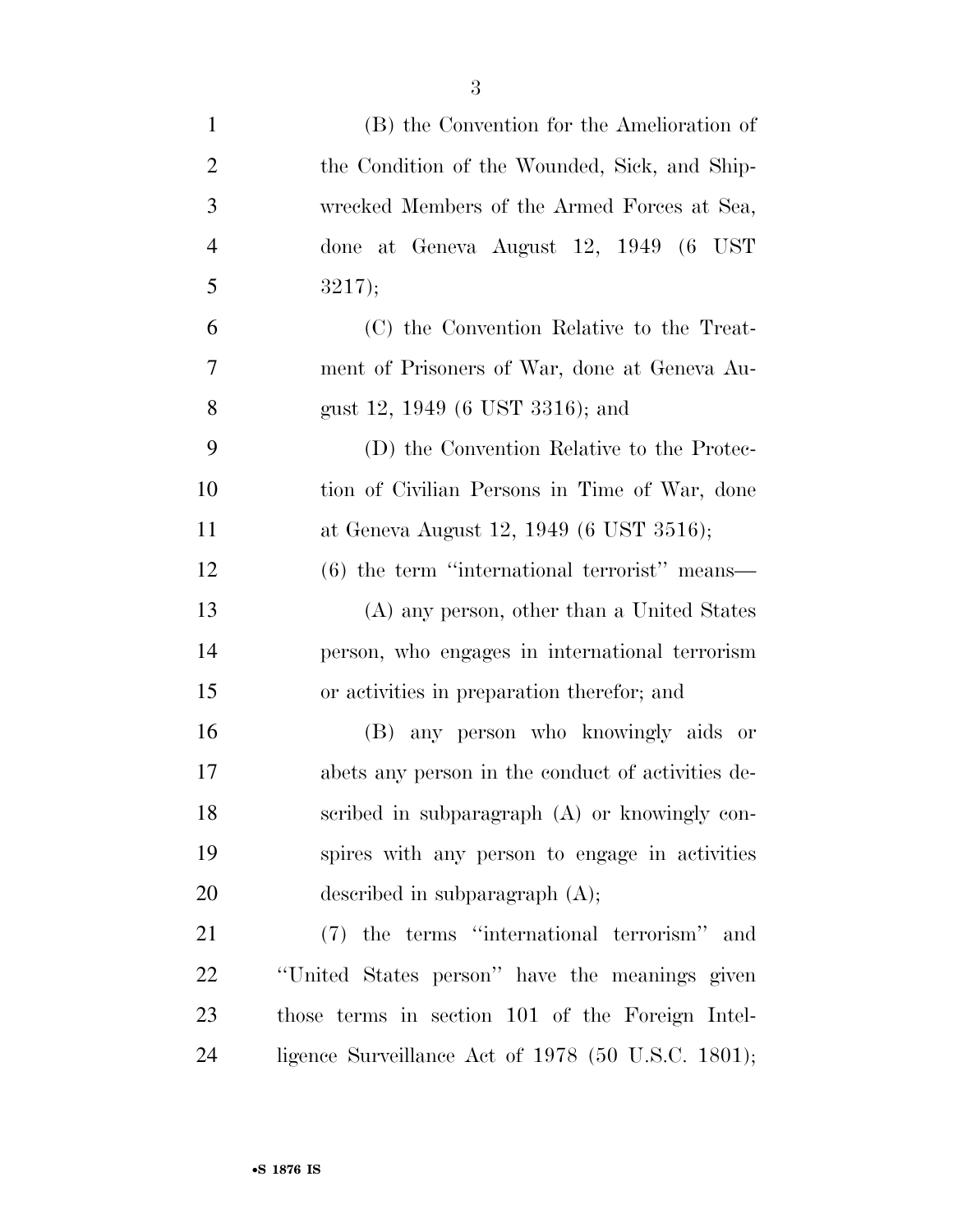| $\mathbf{1}$   | (8) the term "officer or agent of the United                   |
|----------------|----------------------------------------------------------------|
| 2              | States" includes any officer, employee, agent, con-            |
| 3              | tractor, or subcontractor acting for or on behalf of           |
| $\overline{4}$ | the United States; and                                         |
| 5              | $(9)$ the terms "render" and "rendition", relat-               |
| 6              | ing to an individual, mean that an officer or agent            |
|                | $\mathcal{L}$ the Hills decline therefore that individual from |

 of the United States transfers that individual from the legal jurisdiction of the United States or a for- eign country to a different legal jurisdiction (includ- ing the legal jurisdiction of the United States or a foreign country) without authorization by treaty or by the courts of either such jurisdiction, except under an order of rendition issued under section 14 104.

### 15 **SEC. 3. TABLE OF CONTENTS.**

16 The table of contents for this Act is as follows:

- Sec. 1. Short title.
- Sec. 2. Definitions.
- Sec. 3. Table of contents.

#### TITLE I—EXTRATERRITORIAL DETENTION AND RENDITION

- Sec. 101. Prohibition on extraterritorial detention.
- Sec. 102. Prohibition on rendition.
- Sec. 103. Application for an order of rendition.
- Sec. 104. Issuance of an order of rendition.
- Sec. 105. Authorizations and orders for emergency detention.
- Sec. 106. Uniform Standards for the Interrogation of Individuals Detained by the Government of the United States.
- Sec. 107. Protection of United States Government Personnel Engaged in an Interrogation.
- Sec. 108. Monitoring and reporting regarding the treatment, conditions of confinement, and status of legal proceedings of individuals rendered to foreign governments.
- Sec. 109. Report to Congress.
- Sec. 110. Civil liability.
- Sec. 111. Additional resources for foreign intelligence surveillance court.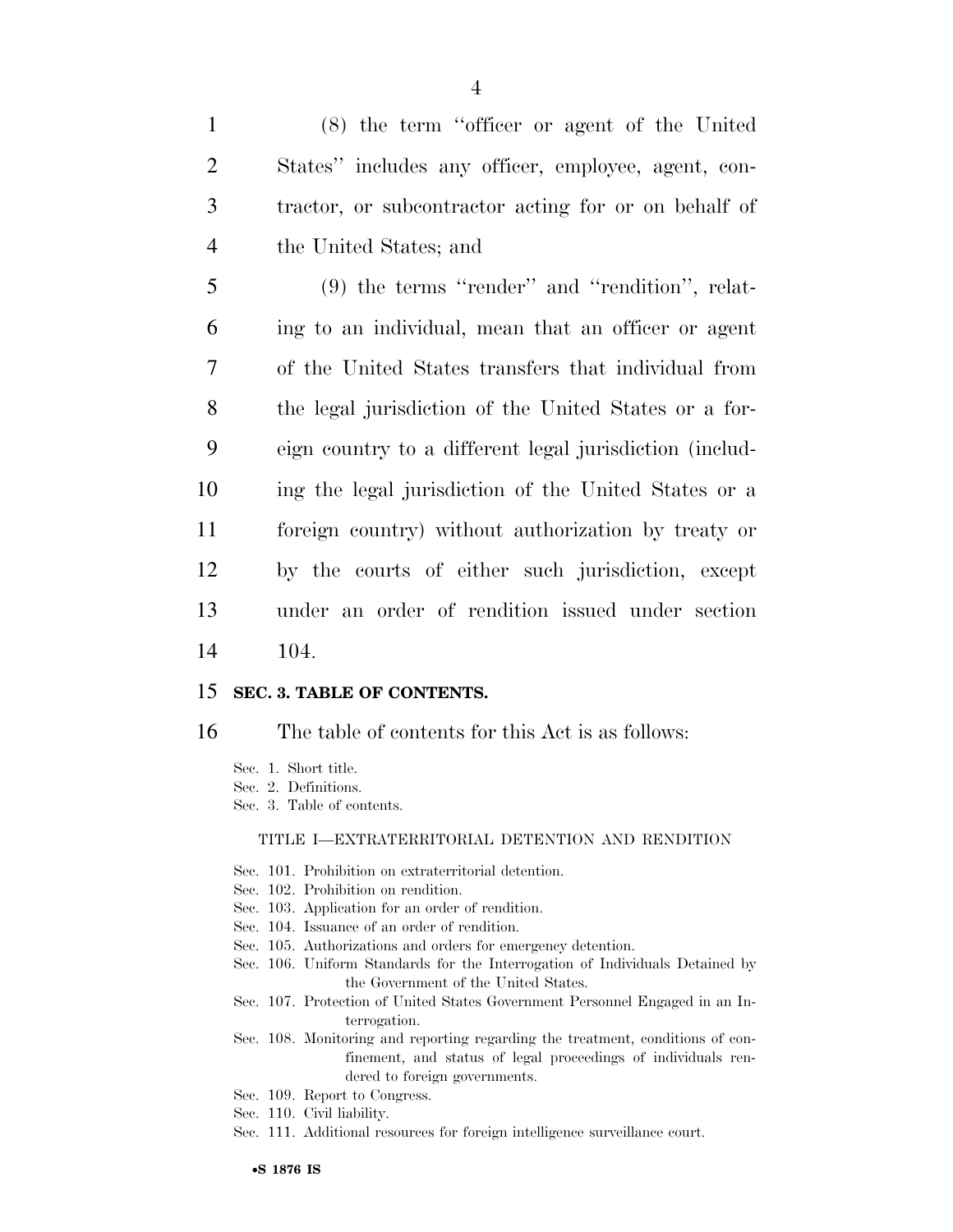Sec. 112. Rule of construction.

Sec. 113. Authorization of appropriations.

#### TITLE II—ENEMY COMBATANTS

Sec. 201. Modification of definition of ''unlawful enemy combatant'' for purposes of military commissions.

#### TITLE III—HABEAS CORPUS

Sec. 301. Extending statutory habeas corpus to detainees.

## **TITLE I—EXTRATERRITORIAL DETENTION AND RENDITION**

## **SEC. 101. PROHIBITION ON EXTRATERRITORIAL DETEN-TION.**

 (a) IN GENERAL.—Except as provided in subsection (b), no officer or agent of the United States shall engage in the extraterritorial detention of any individual.

 (b) EXCEPTIONS.—This section shall not apply to— (1) an individual detained and timely trans- ferred to a foreign legal jurisdiction or the legal ju- risdiction of the United States under an order of rendition issued under section 104 or an emergency authorization under section 105;

(2) an individual—

 (A) detained by the Armed Forces of the United States in accordance with United States Army Regulation 190–8 (1997), or any suc- cessor regulation certified by the Secretary of Defense; and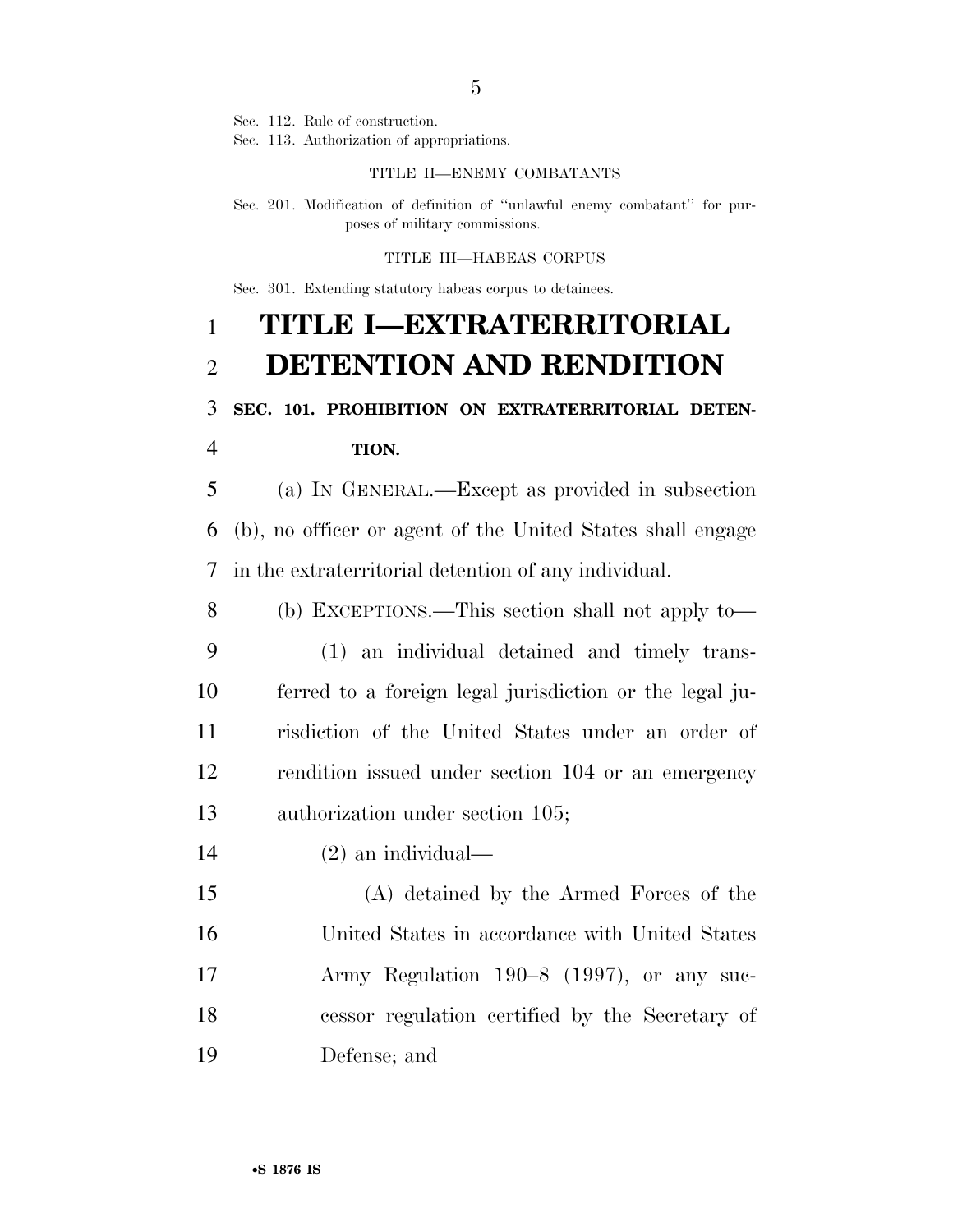| $\mathbf{1}$   | (B) detained by the Armed Forces of the              |
|----------------|------------------------------------------------------|
| $\overline{2}$ | United States—                                       |
| 3              | (i) under circumstances governed by,                 |
| $\overline{4}$ | and in accordance with, the Geneva Con-              |
| 5              | ventions;                                            |
| 6              | (ii) in accordance with United Nations               |
| 7              | Security Council Resolution 1546 (2004)              |
| 8              | and United Nations Security Council Reso-            |
| 9              | lution $1723 (2004);$                                |
| 10             | (iii) at the Bagram, Afghanistan de-                 |
| 11             | tention facility; or                                 |
| 12             | (iv) at the Guantanamo Bay, Cuba                     |
| 13             | detention center on the date of enactment            |
| 14             | of this Act;                                         |
| 15             | (3) an individual detained by the Armed Forces       |
| 16             | of the United States under circumstances governed    |
| 17             | by, and in accordance with chapter 47 of title 10,   |
| 18             | United States Code (the Uniform Code of Military     |
| 19             | Justice);                                            |
| 20             | (4) an individual detained by the Armed Forces       |
| 21             | of the United States subject to an agreement with    |
| 22             | a foreign government and in accordance with the rel- |
| 23             | evant laws of that foreign country when the Armed    |
| 24             | Forces of the United States are providing assistance |
| 25             | to that foreign government; or                       |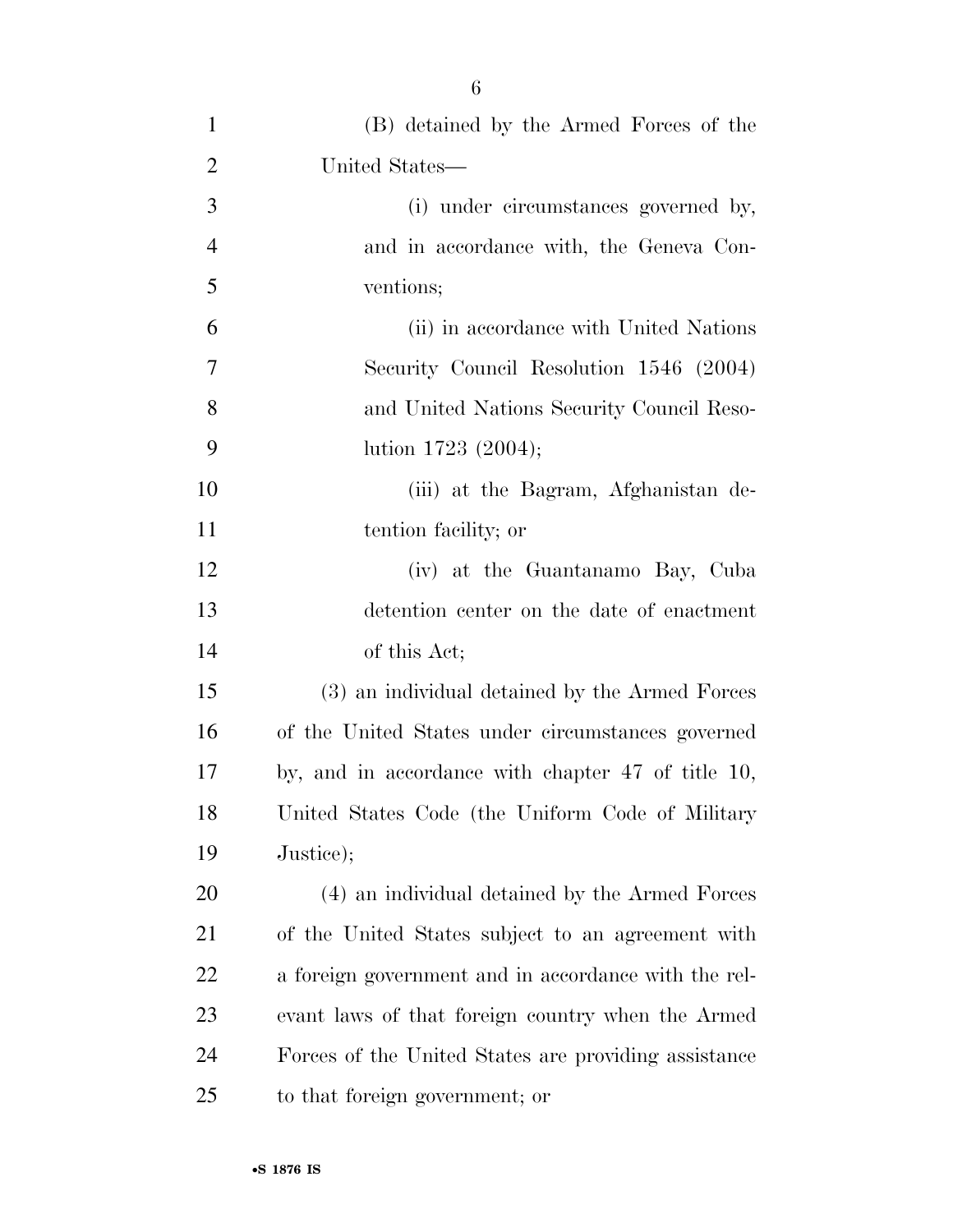| $\mathbf{1}$   | (5) an individual detained pursuant to a peace-            |
|----------------|------------------------------------------------------------|
| $\overline{2}$ | keeping operation authorized by the United Nations         |
| 3              | Security Council acting under Chapter VII of the           |
| $\overline{4}$ | Charter of the United Nations.                             |
| 5              | SEC. 102. PROHIBITION ON RENDITION.                        |
| 6              | (a) IN GENERAL.—Except as provided in subsection           |
| 7              | (b), no officer or agent of the United States shall render |
| 8              | or participate in the rendition of any individual.         |
| 9              | (b) EXCEPTIONS.—This section shall not apply to—           |
| 10             | (1) an individual rendered under an order of               |
| 11             | rendition issued under section 104;                        |
| 12             | (2) an individual detained and transferred by              |
| 13             | the Armed Forces of the United States under cir-           |
| 14             | cumstances governed by, and in accordance with, the        |
| 15             | Geneva Conventions;                                        |
| 16             | $(3)$ an individual—                                       |
| 17             | (A) for whom an attorney for the United                    |
| 18             | States or for any State has filed a criminal in-           |
| 19             | dictment, criminal information, or any similar             |
| 20             | criminal charging document in any district                 |
| 21             | court of the United States or criminal court of            |
| 22             | any State; and                                             |
| 23             | (B) who is timely transferred to the United                |
| 24             | States for trial;                                          |
|                |                                                            |

(4) an individual—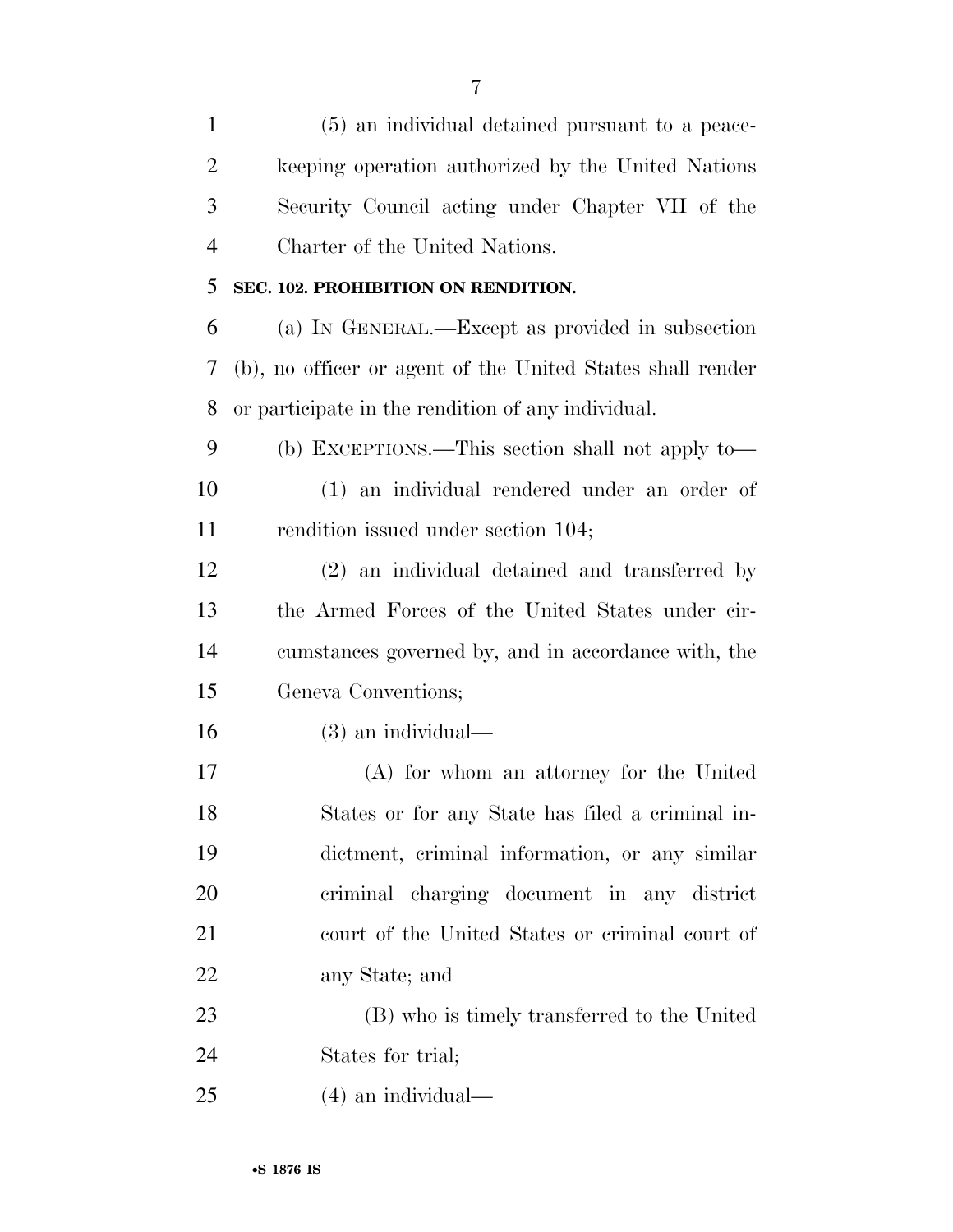| $\mathbf{1}$   | $(A)$ who was convicted of a crime in any                  |
|----------------|------------------------------------------------------------|
| $\overline{2}$ | State or Federal court;                                    |
| 3              | $(B)$ who-                                                 |
| $\overline{4}$ | (i) escaped from custody prior to the                      |
| 5              | expiration of the sentence imposed; or                     |
| 6              | (ii) violated the terms of parole, pro-                    |
| 7              | bation, or supervised release; and                         |
| 8              | (C) who is promptly returned to the                        |
| 9              | United States—                                             |
| 10             | (i) to complete the term of imprison-                      |
| 11             | ment; or                                                   |
| 12             | (ii) for trial for escaping imprison-                      |
| 13             | ment or violating the terms of parole or                   |
| 14             | supervised release; or                                     |
| 15             | (5) an individual detained by the United States            |
| 16             | at the Guantanamo Bay, Cuba detention center on            |
| 17             | the date of enactment of this Act who is transferred       |
| 18             | to a foreign legal jurisdiction.                           |
| 19             | SEC. 103. APPLICATION FOR AN ORDER OF RENDITION.           |
| 20             | (a) IN GENERAL.—A Federal officer or agent may             |
| 21             | make an application for an order of rendition in writing,  |
| 22             | upon oath or affirmation, to a judge of the Foreign Intel- |
| 23             | ligence Surveillance Court, if the Attorney General of the |
| 24             | United States or the Deputy Attorney General of the        |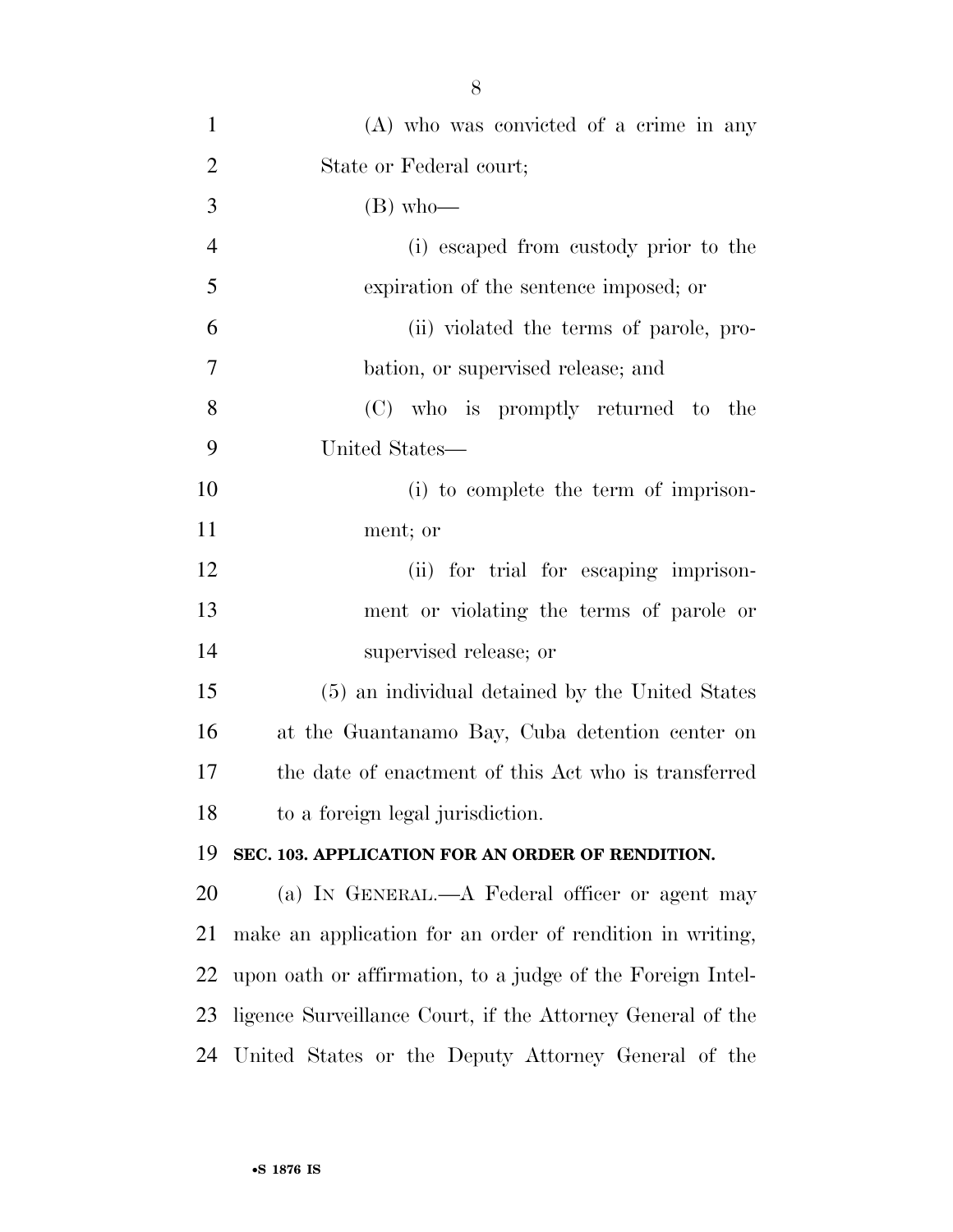| $\mathbf{1}$   | United States determines that the requirements under this |
|----------------|-----------------------------------------------------------|
| $\overline{2}$ | title for such an application have been satisfied.        |
| 3              | (b) CONTENTS.—Each application under subsection           |
| $\overline{4}$ | (a) shall include—                                        |
| 5              | (1) the identity of the Federal officer or agent          |
| 6              | making the application;                                   |
| 7              | $(2)$ a certification that the Attorney General of        |
| 8              | the United States or the Deputy Attorney General          |
| 9              | of the United States has approved the application;        |
| 10             | (3) the identity of the specific individual to be         |
| 11             | rendered;                                                 |
| 12             | (4) a statement of the facts and circumstances            |
| 13             | relied upon by the applicant to justify the good faith    |
| 14             | belief of the applicant that—                             |
| 15             | (A) the individual to be rendered is an                   |
| 16             | international terrorist;                                  |
| 17             | (B) the country to which the individual is                |
| 18             | to be rendered will not subject the individual to         |
| 19             | torture or cruel, inhuman, or degrading treat-            |
| 20             | ment, within the meaning of the United Na-                |
| 21             | tions Convention Against Torture and Other                |
| 22             | Cruel, Inhuman or Degrading Treatment or                  |
| 23             | Punishment, done at New York on December                  |
| 24             | 10, 1984;                                                 |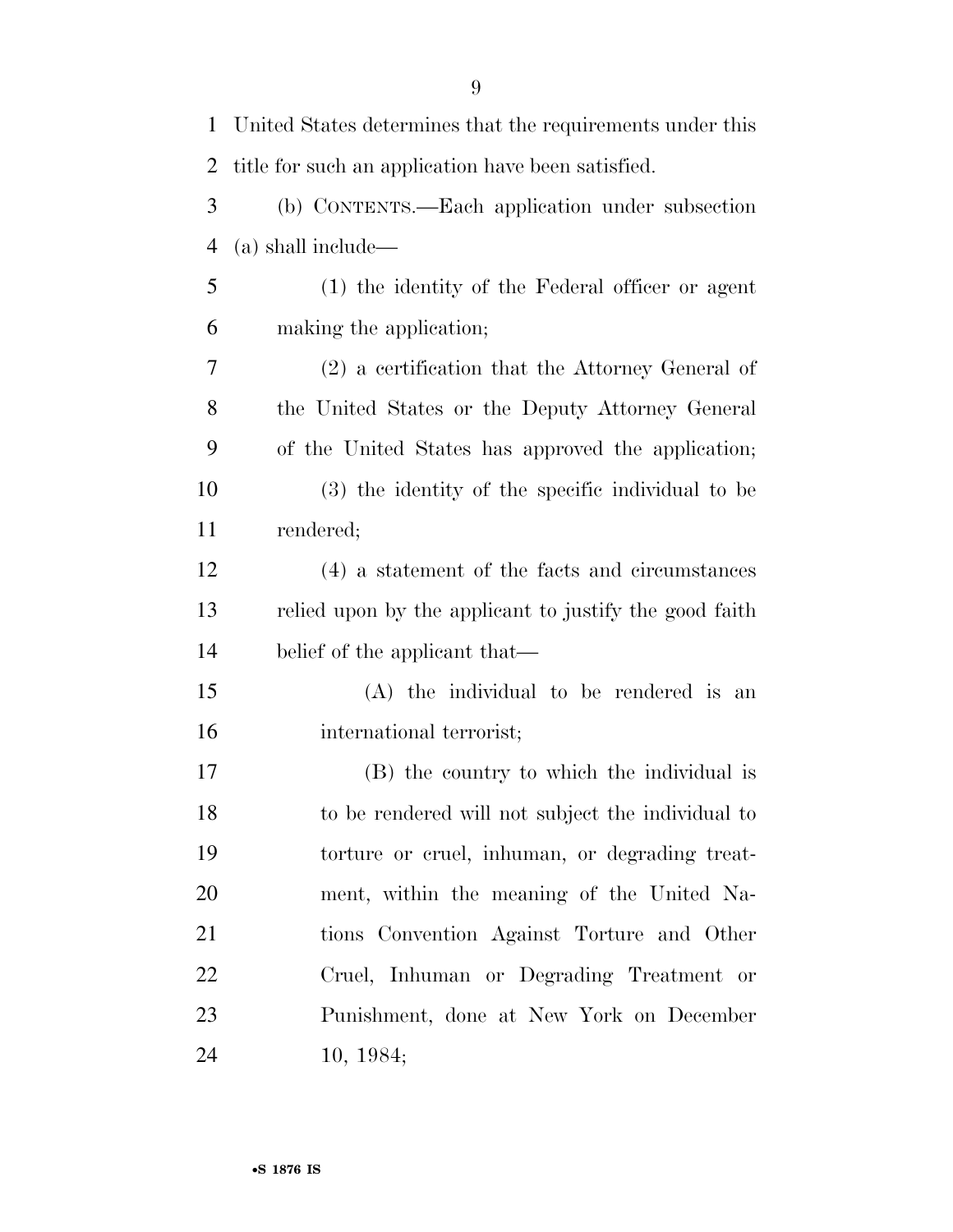| $\mathbf{1}$   | (C) the country to which the individual is                |
|----------------|-----------------------------------------------------------|
| $\overline{2}$ | to be rendered will timely initiate legal pro-            |
| 3              | ceedings against that individual that comport             |
| $\overline{4}$ | with fundamental notions of due process; and              |
| 5              | (D) rendition of that individual is impor-                |
| 6              | tant to the national security of the United               |
| 7              | States; and                                               |
| 8              | $(5)$ a full and complete statement regarding—            |
| 9              | (A) whether ordinary legal procedures for                 |
| 10             | the transfer of custody of the individual to be           |
| 11             | rendered have been tried and failed; or                   |
| 12             | (B) the facts and circumstances that jus-                 |
| 13             | tify the good faith belief of the applicant that          |
| 14             | ordinary legal procedures reasonably appear to            |
| 15             | $be$ —                                                    |
| 16             | (i) unlikely to succeed if tried; or                      |
| 17             | (ii) unlikely to adequately protect in-                   |
| 18             | telligence sources or methods.                            |
| 19             | (c) TECHNICAL AND CONFORMING AMENDMENT.-                  |
| 20             | Section 103 of the Foreign Intelligence Surveillance Act  |
| 21             | of $1978$ (50 U.S.C. 1803) is amended by adding at the    |
| 22             | end the following:                                        |
| 23             | "(g) The court established under subsection (a) may       |
| 24             | hear an application for and issue, and the court estab-   |
| 25             | lished under subsection (b) may review the issuing or de- |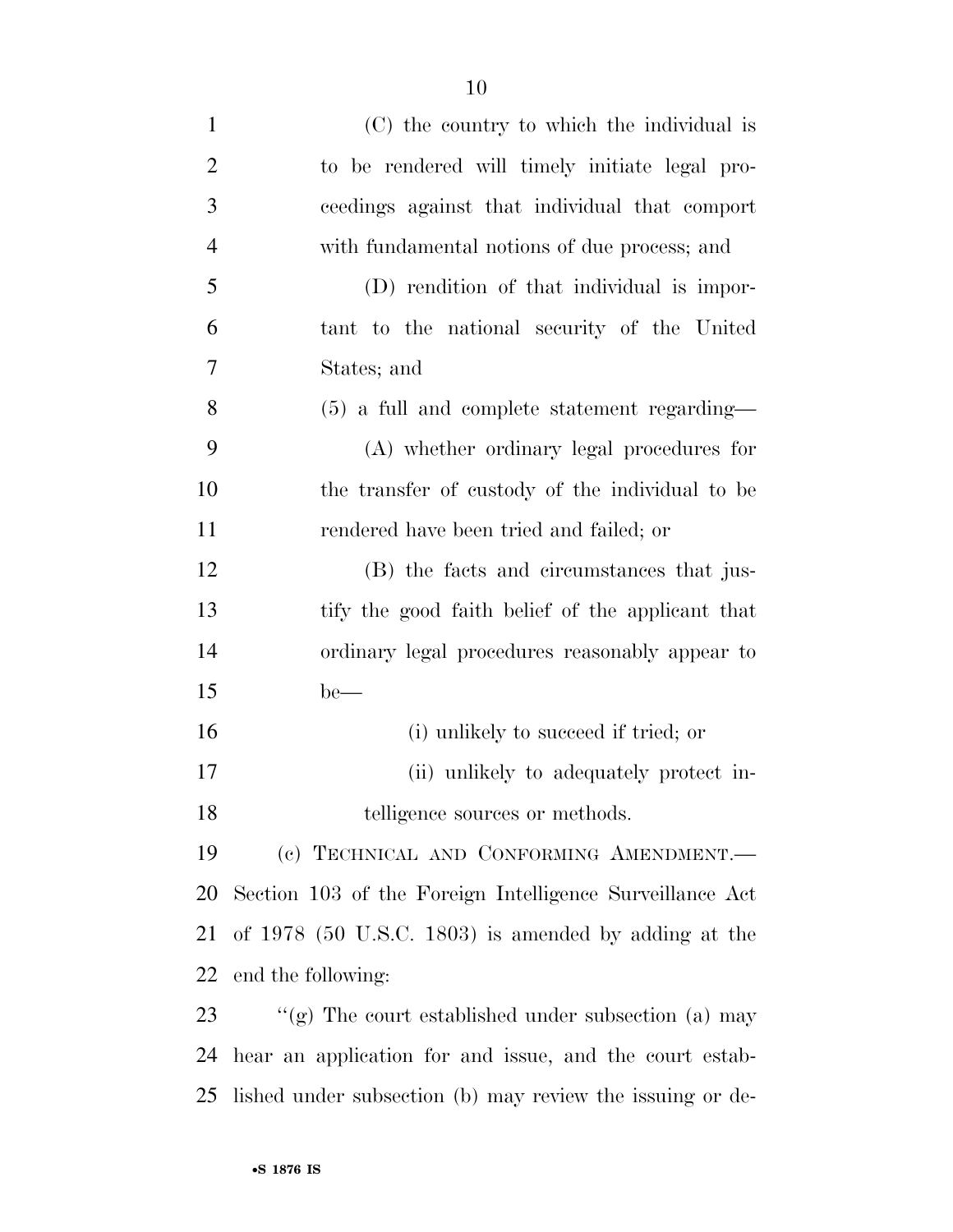nial of, an order of rendition under section 104 of the Na-tional Security with Justice Act of 2007.''.

### **SEC. 104. ISSUANCE OF AN ORDER OF RENDITION.**

 (a) IN GENERAL.—Upon filing of an application under section 103, a judge of the Foreign Intelligence Sur- veillance Court shall enter an ex parte order as requested or as modified approving the rendition, if the judge finds that—

 (1) the Attorney General of the United States or the Deputy Attorney General of the United States has approved the application for rendition;

 (2) the application has been made by a Federal officer or agent;

 (3) the application establishes probable cause to believe that the individual to be rendered is an inter-national terrorist;

 (4) ordinary legal procedures for transfer of custody of the individual have been tried and failed or reasonably appear to be unlikely to succeed for 20 any of the reasons described in section  $103(b)(5)(B)$ ;

 (5) the application, and such other information as is available to the judge, including reports of the Department of State and the United Nations Com- mittee Against Torture and information concerning the specific characteristics and circumstances of the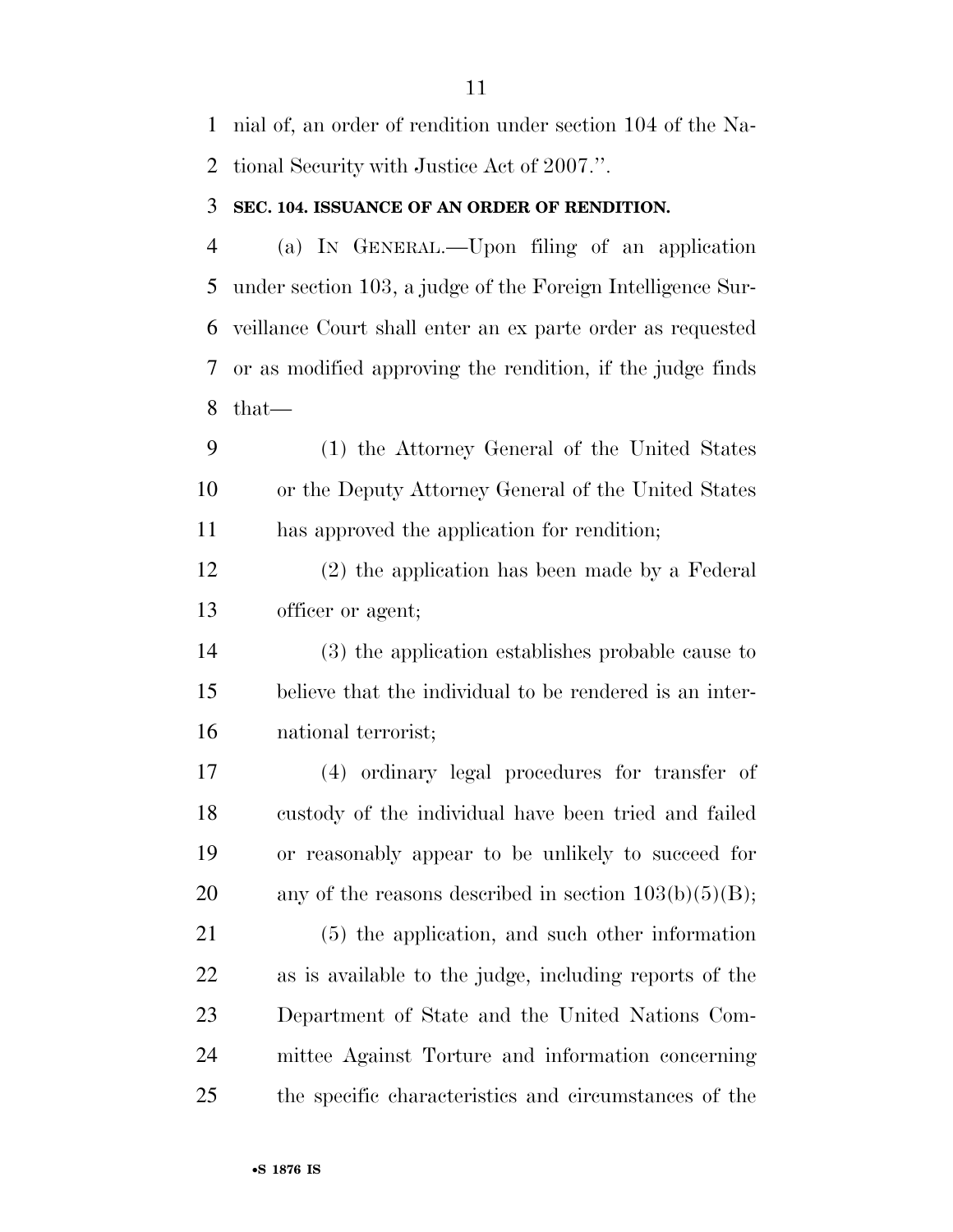individual, establish a substantial likelihood that the country to which the individual is to be rendered will not subject the individual to torture or to cruel, in- human, or degrading treatment, within the meaning of the United Nations Convention Against Torture and Other Cruel, Inhuman or Degrading Treatment or Punishment, done at New York on December 10, 1984;

 (6) the application, and such other information as is available to the judge, establish reason to be-11 lieve that the country to which the individual is to be rendered will timely initiate legal proceedings against that individual that comport with funda-mental notions of due process; and

 (7) the application establishes reason to believe 16 that rendition of the individual to be rendered is im- portant to the national security of the United States. (b) APPEAL.—The Government may appeal the de- nial of an application for an order under subsection (a) to the court of review established under section 103(b) of the Foreign Intelligence Surveillance Act of 1978 (50 U.S.C. 1803(b)), and further proceedings with respect to that application shall be conducted in a manner consistent with that section 103(b).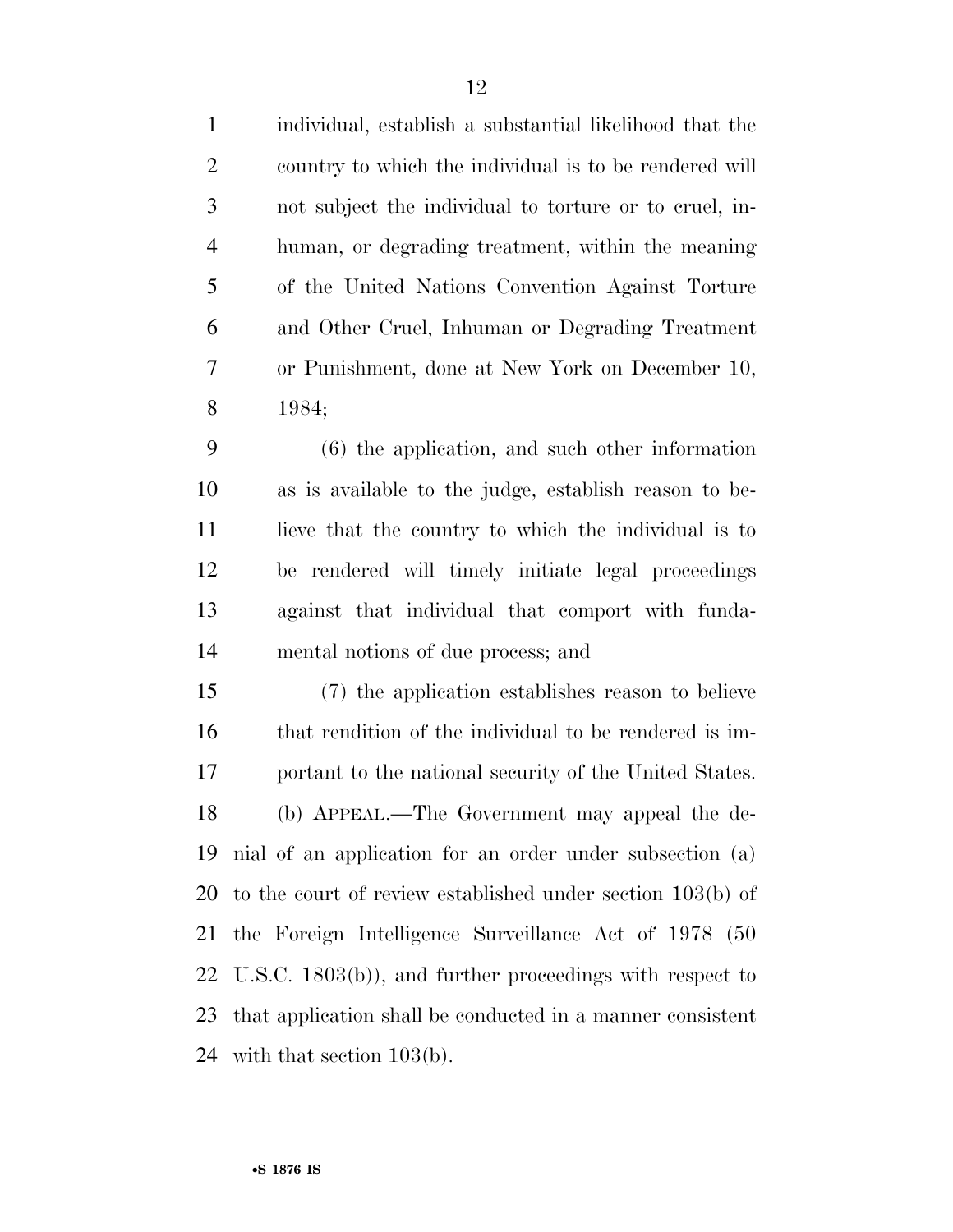(a) IN GENERAL.—Notwithstanding any other provi- sion of this title, and subject to subsection (b), the Presi- dent or the Director of National Intelligence may author- ize the Armed Forces of the United States or an element of the intelligence community, acting within the scope of existing authority, to detain an international terrorist in a foreign jurisdiction if the President or the Director of National Intelligence reasonably determines that—

 (1) failure to detain that individual will result in a risk of imminent death or imminent serious bodily injury to any individual or imminent damage to or destruction of any United States facility; and (2) the factual basis for issuance of an order of rendition under paragraphs (3) and (7) of section 104(a) exists.

 (b) NOTICE AND APPLICATION.—The President or the Director of National Intelligence may authorize an in-dividual be detained under subsection (a) if—

 (1) the President or the Director of National Intelligence, or the designee of the President or the Director of National Intelligence, at the time of such authorization, immediately notifies the Foreign In- telligence Surveillance Court that the President or the Director of National Intelligence has determined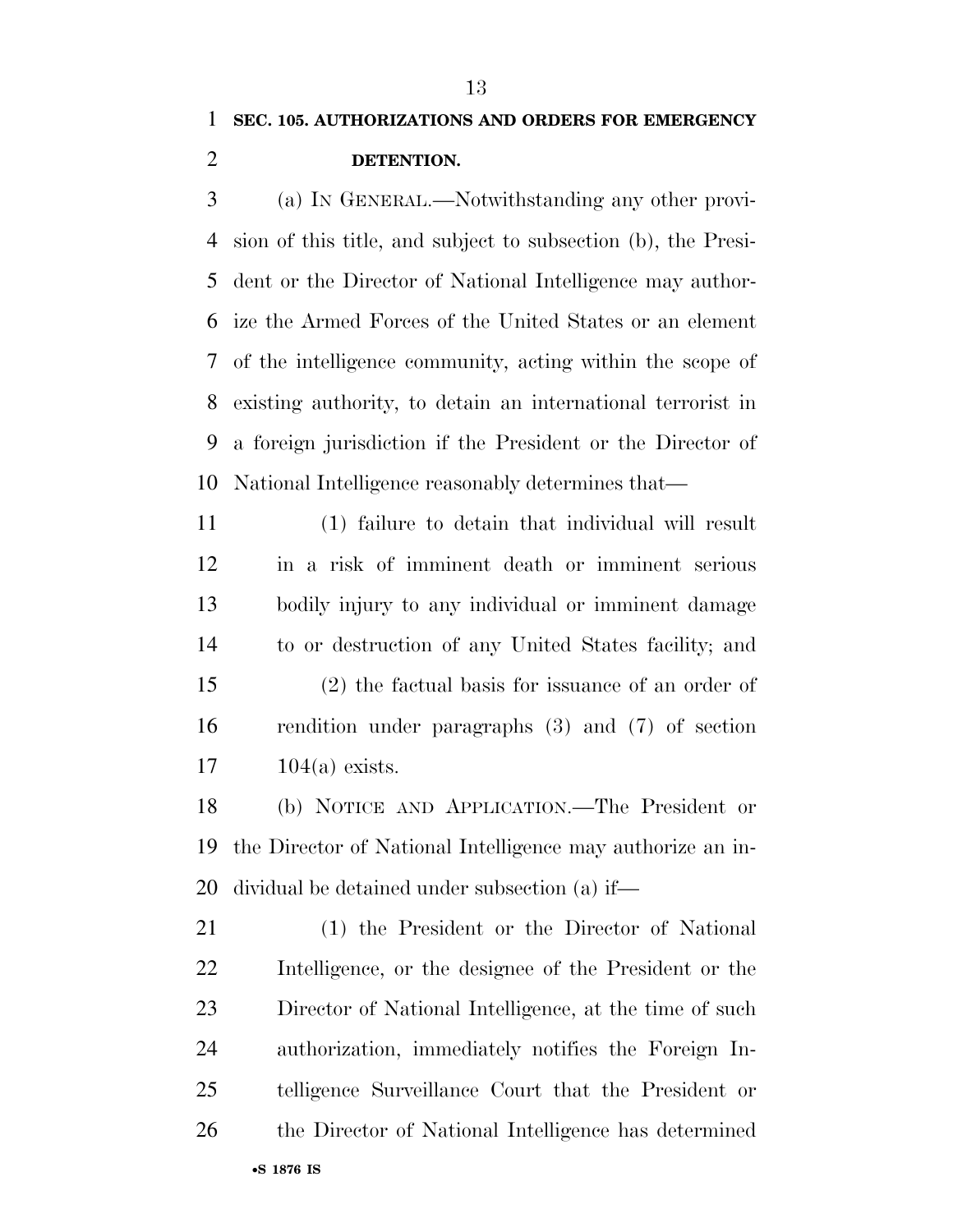to authorize that an individual be detained under subsection (a); and

 (2) an application in accordance with this title is made to the Foreign Intelligence Surveillance Court as soon as practicable, but not more than 72 hours after the President or the Director of National Intelligence authorizes that individual to be de-tained.

 (c) EMERGENCY RENDITION PROHIBITED.—The President or the Director of National Intelligence may not authorize the rendition to a foreign jurisdiction of, and the Armed Forces of the United States or an element of the intelligence community may not render to a foreign jurisdiction, an individual detained under this section, un- less an order under section 104 authorizing the rendition of that individual has been obtained.

 (d) NONDELEGATION.—Except as provided in this section, the authority and duties of the President or the Director of National Intelligence under this section may not be delegated.

# **SEC. 106. UNIFORM STANDARDS FOR THE INTERROGATION OF INDIVIDUALS DETAINED BY THE GOVERN-MENT OF THE UNITED STATES.**

 (a) IN GENERAL.—No individual in the custody or under the effective control of an officer or agent of the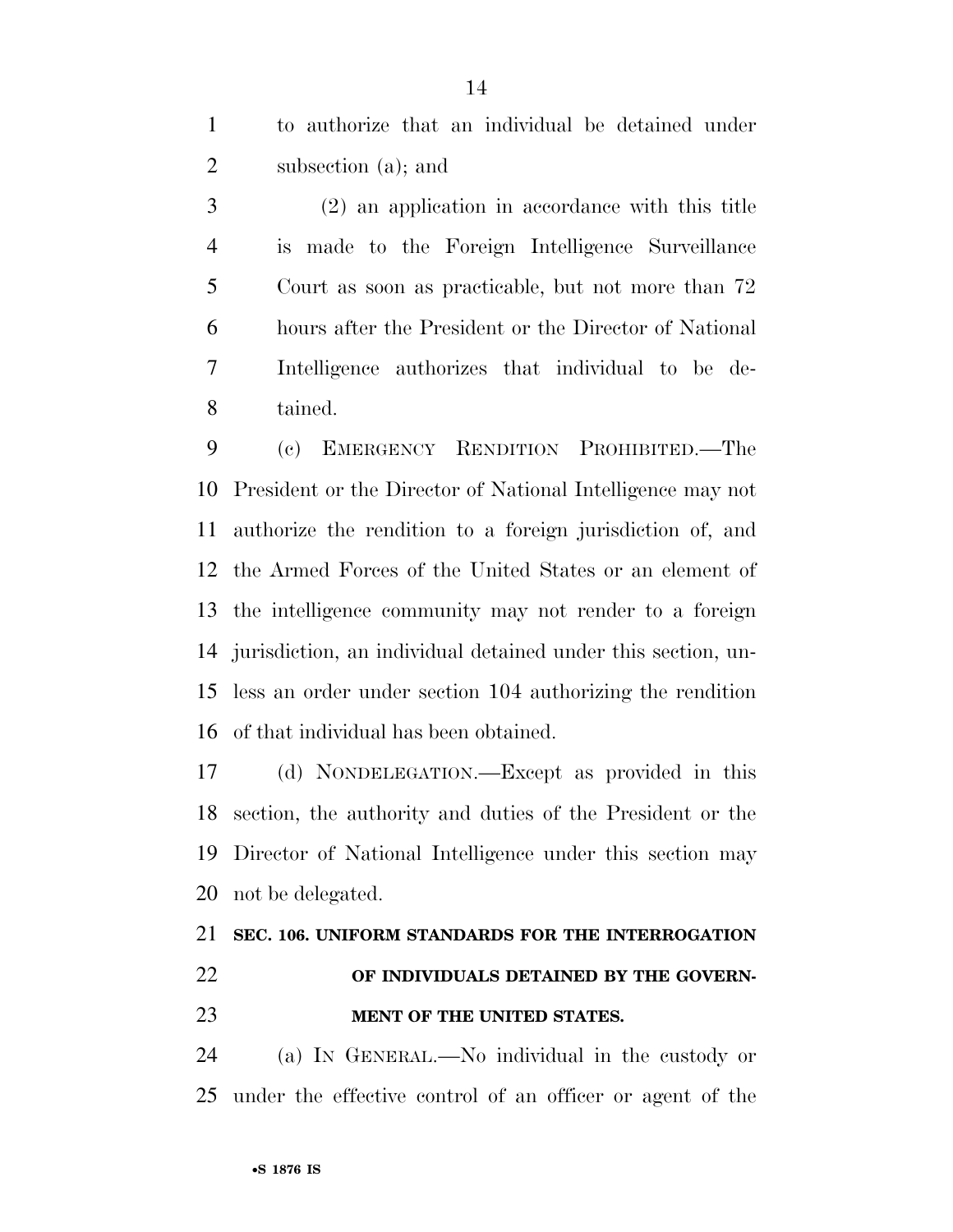United States or detained in a facility operated by or on behalf of the Department of Defense, the Central Intel- ligence Agency, or any other agency of the Government of the United States shall be subject to any treatment or technique of interrogation not authorized by and listed in United States Army Field Manual 2–22.3, entitled ''Human Intelligence Collector Operations''.

 (b) APPLICABILITY.—Subsection (a) shall not apply with respect to any individual in the custody or under the effective control of the Government of the United States based on—

- (1) an arrest or conviction for violating Federal criminal law; or
- (2) an alleged or adjudicated violation of the immigration laws of the United States.

 (c) CONSTRUCTION.—Nothing in this section may be construed to diminish the rights under the Constitution of the United States of any individual in the custody or within the physical jurisdiction of the Government of the United States.

## **SEC. 107. PROTECTION OF UNITED STATES GOVERNMENT PERSONNEL ENGAGED IN AN INTERROGA-TION.**

 (a) PROTECTION OF UNITED STATES GOVERNMENT PERSONNEL.—In a civil action or criminal prosecution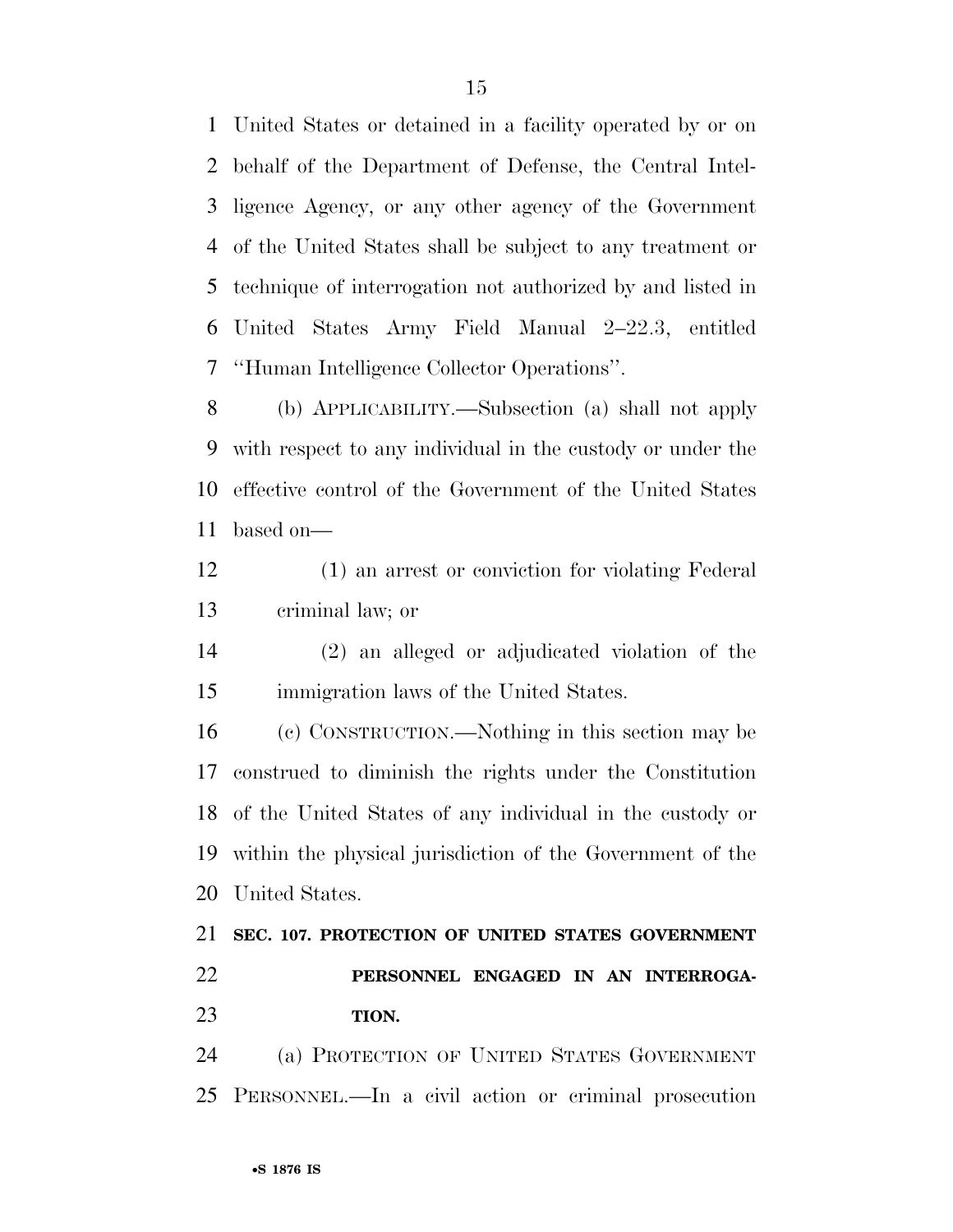against an officer or agent of the United States relating to an interrogation, it shall be a defense that such officer or agent of the United States complied with section 106. (b) APPLICABILITY.—Subsection (a) shall not apply with respect to any civil action or criminal prosecution re- lating to the interrogation of an individual in the custody or under the effective control of the Government of the United States based on— (1) an arrest or conviction for violating Federal

criminal law; or

 (2) an alleged or adjudicated violation of the immigration laws of the United States.

 (c) PROVISION OF COUNSEL.—In any civil action or criminal prosecution arising from the alleged use of an au- thorized interrogation practice by an officer or agent of the United States, the Government of the United States may provide or employ counsel, and pay counsel fees, court costs, bail, and other expenses incident to representation. (d) CONSTRUCTION.—Nothing in this section may be construed—

 (1) to limit or extinguish any defense or protec- tion from suit, civil or criminal liability, or damages otherwise available to a person or entity; or

 (2) to provide immunity from prosecution for any criminal offense by the proper authorities.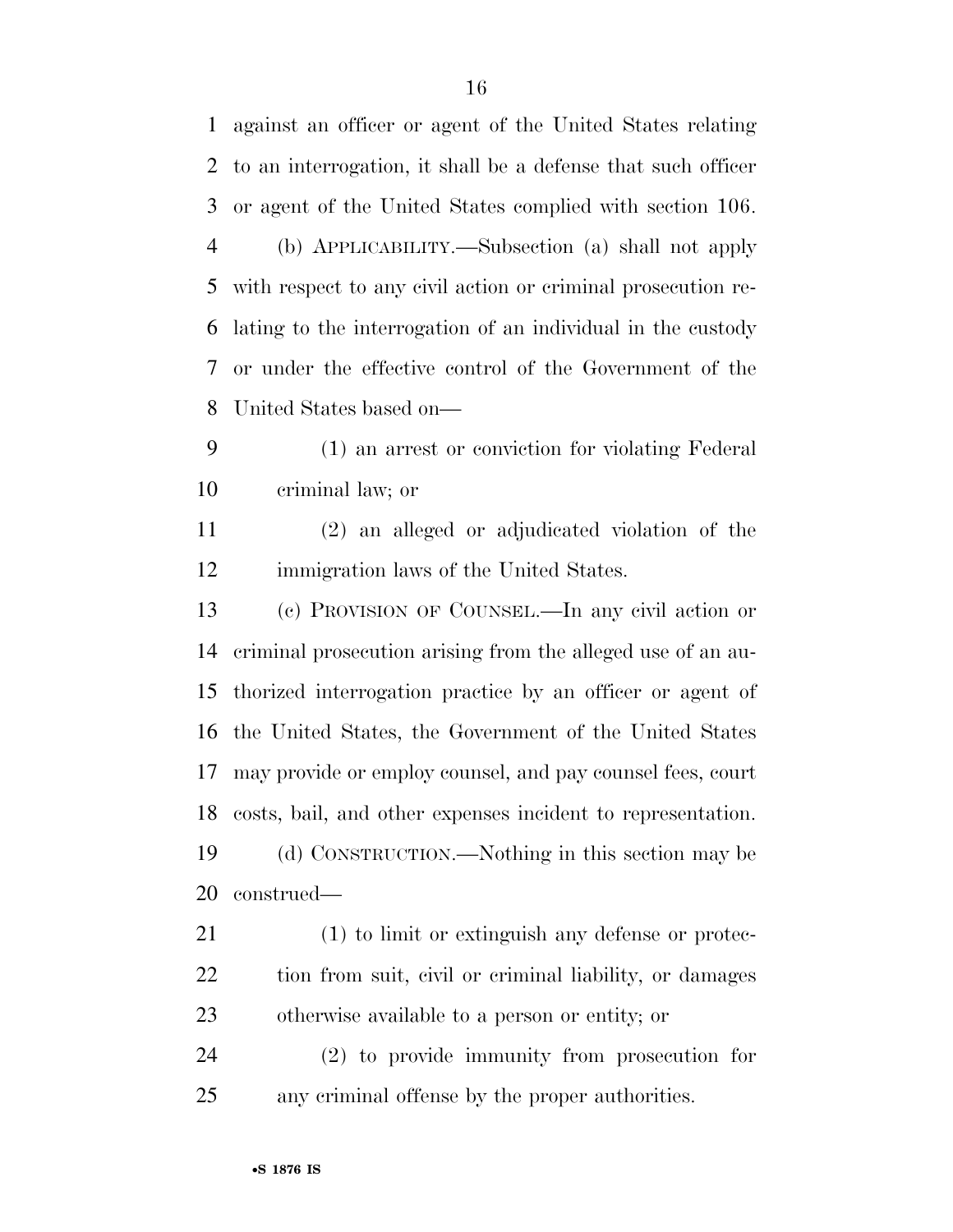| 1              | SEC. 108. MONITORING AND REPORTING REGARDING THE               |
|----------------|----------------------------------------------------------------|
| $\overline{2}$ | TREATMENT, CONDITIONS OF CONFINEMENT,                          |
| 3              | AND STATUS OF LEGAL PROCEEDINGS OF IN-                         |
| $\overline{4}$ | DIVIDUALS RENDERED TO FOREIGN GOVERN-                          |
| 5              | MENTS.                                                         |
| 6              | (a) IN GENERAL.—The Secretary of State shall—                  |
| 7              | (1) regularly monitor the treatment of, the con-               |
| 8              | ditions of confinement of, and the progress of legal           |
| 9              | proceedings against an individual rendered to a for-           |
| 10             | eign legal jurisdiction under section 104; and                 |
| 11             | $(2)$ not later than 6 months after the date of                |
| 12             | enactment of this Act, and every 6 months there-               |
| 13             | after, submit to the Select Committee on Intelligence          |
| 14             | of the Senate and the Permanent Select Committee               |
| 15             | on Intelligence of the House of Representatives a re-          |
| 16             | port detailing the treatment of, the conditions of             |
| 17             | confinement of, and the progress of legal pro-                 |
| 18             | ceedings against any individual rendered to a foreign          |
| 19             | legal jurisdiction under section 104.                          |
| 20             | (b) APPLICABILITY.—The Secretary of State shall in-            |
| 21             | clude in the reports required under subsection $(a)(2)$ infor- |
| 22             | mation relating to the treatment of, the conditions of con-    |
|                |                                                                |

 an individual rendered to a foreign legal jurisdiction under section 104 during the period beginning on the date that

finement of, and the progress of legal proceedings against

individual was rendered to a foreign legal jurisdiction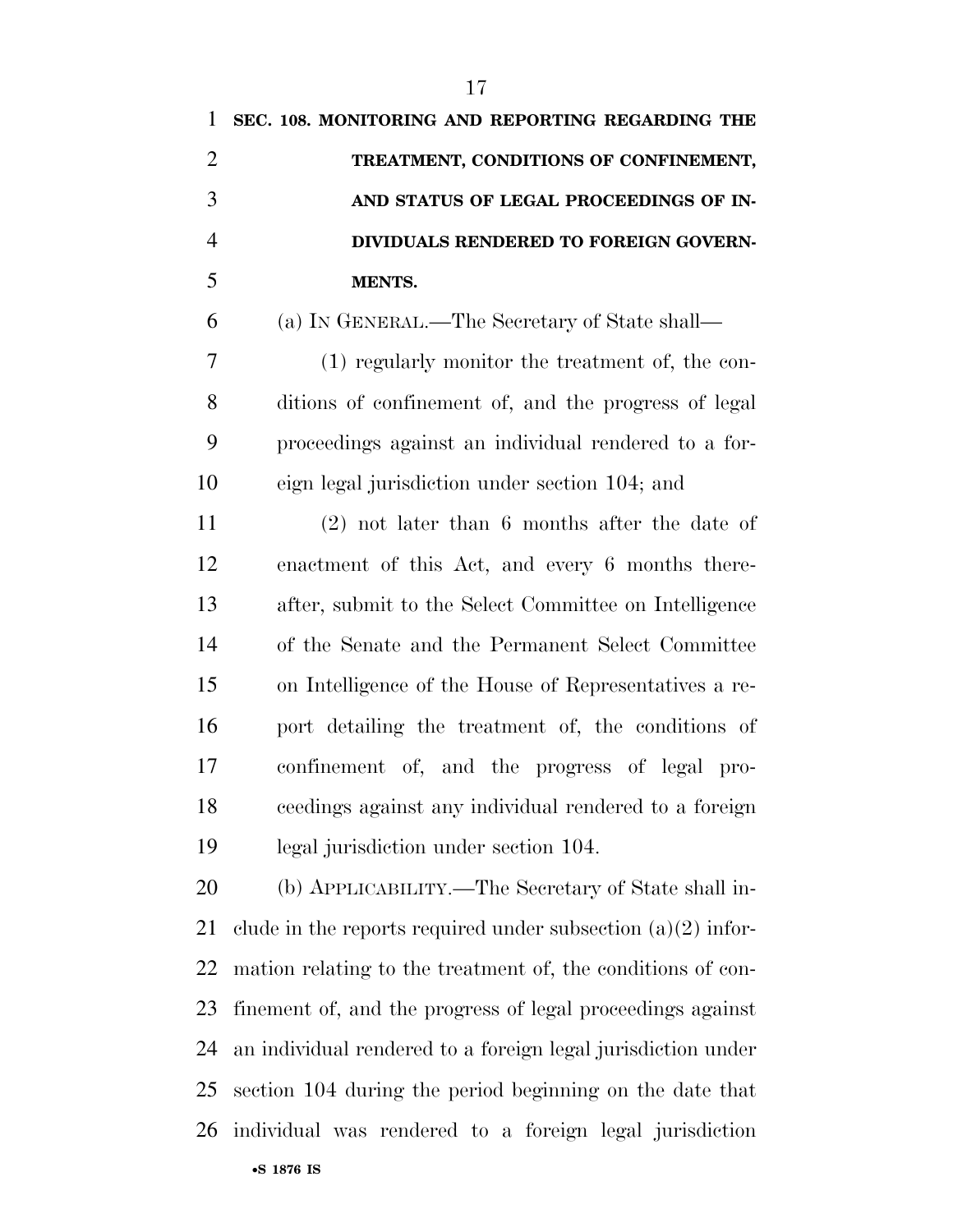| $\mathbf 1$    | under section 104 and ending on the date that individual     |
|----------------|--------------------------------------------------------------|
| 2              | is released from custody by that foreign legal jurisdiction. |
| 3              | SEC. 109. REPORT TO CONGRESS.                                |
| $\overline{4}$ | The Attorney General shall—                                  |
| 5              | (1) submit to the Select Committee on Intel-                 |
| 6              | ligence of the Senate and the Permanent Select               |
| 7              | Committee on Intelligence of the House of Rep-               |
| 8              | resentatives an annual report that contains—                 |
| 9              | (A) the total number of applications made                    |
| 10             | for an order of rendition under section 104;                 |
| 11             | (B) the total number of such orders grant-                   |
| 12             | ed, modified, or denied;                                     |
| 13             | (C) the total number of emergency author-                    |
| 14             | izations issued under section 105; and                       |
| 15             | (D) such other information as requested by                   |
| 16             | the Select Committee on Intelligence of the                  |
| 17             | Senate or the Permanent Select Committee on                  |
| 18             | Intelligence of the House of Representatives;                |
| 19             | and                                                          |
| 20             | (2) make available to the Select Committee on                |
| 21             | Intelligence of the Senate and the Permanent Select          |
| 22             | Committee on Intelligence of the House of Rep-               |
| 23             | resentatives a copy of each application made and             |
| 24             | order issued under this title.                               |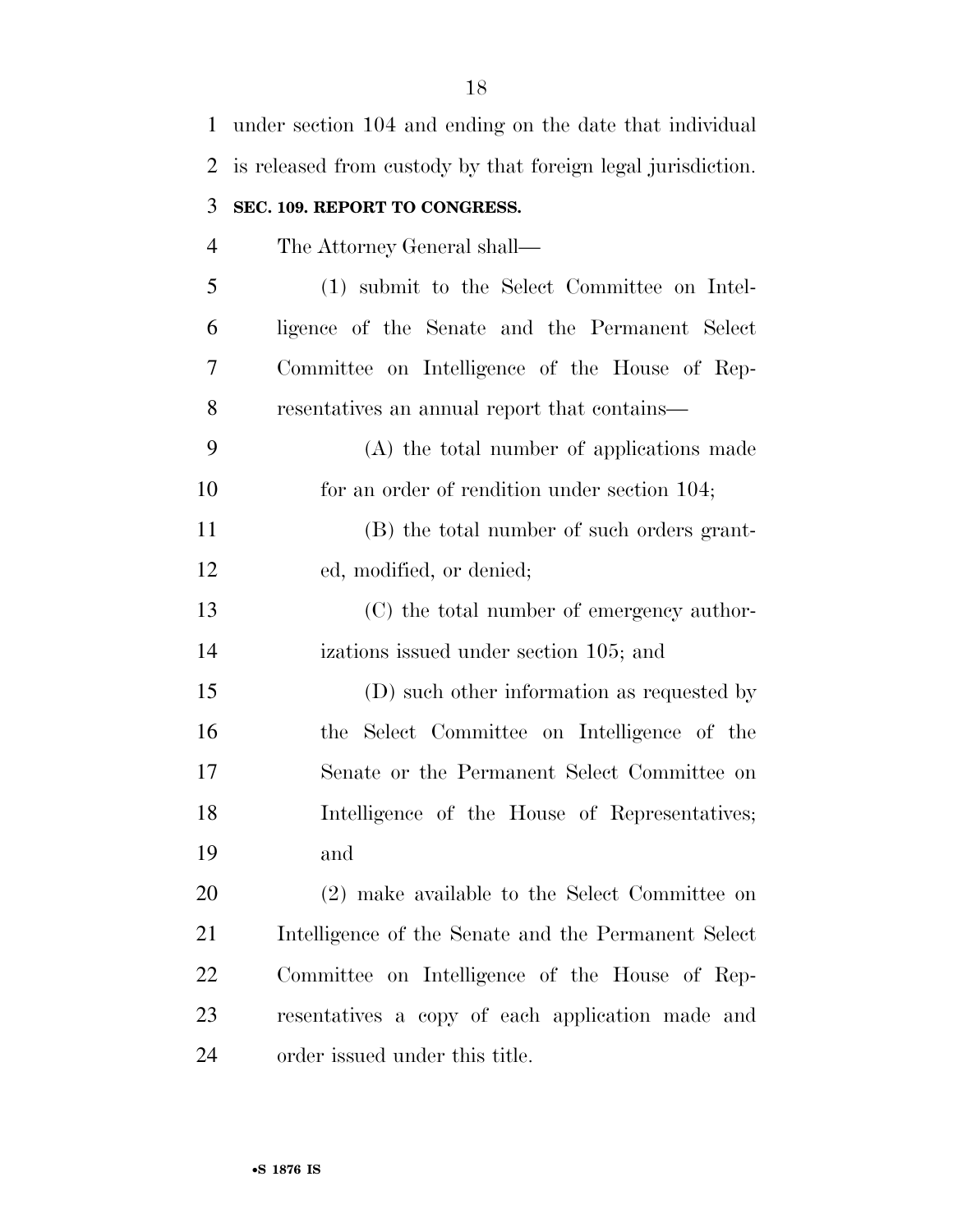### **SEC. 110. CIVIL LIABILITY.**

| 2              | (a) IN GENERAL.—An aggrieved person shall have a               |
|----------------|----------------------------------------------------------------|
| 3              | cause of action against the head of the department or          |
| $\overline{4}$ | agency that subjected that aggrieved person<br>$\circ$ to      |
| 5              | extraterritorial detention or a rendition in violation of this |
| 6              | title and shall be entitled to recover—                        |
| 7              | (1) actual damages, but not less than liquidated               |
| 8              | damages of $$1,000$ for each day of the violation;             |
| 9              | $(2)$ punitive damages; and                                    |
| 10             | $(3)$ reasonable attorney's fees.                              |
| 11             | (b) JURISDICTION.—The United States District                   |
| 12             | Court for the District of Columbia shall have original ju-     |
| 13             | risdiction over any claim under this section.                  |
|                |                                                                |
| 14             | SEC. 111. ADDITIONAL RESOURCES FOR FOREIGN INTEL-              |
| 15             | LIGENCE SURVEILLANCE COURT.                                    |
| 16             | (a) AUTHORITY FOR ADDITIONAL JUDGES.—Section                   |
| 17             | $103(a)$ of the Foreign Intelligence Surveillance Act of       |
| 18             | 1978 (50 U.S.C. 1803(a)) is amended—                           |
| 19             | (1) by inserting "(1)" after "(a)";                            |
| 20             | $(2)$ in paragraph $(1)$ , as so designated, by in-            |
| 21             | serting "at least" before "seven of the United States          |
| 22             | judicial circuits";                                            |
| 23             | (3) by striking "If any judge so designated"                   |
| 24             | and inserting the following:                                   |
| 25             | $\lq(3)$ If any judge so designated"; and                      |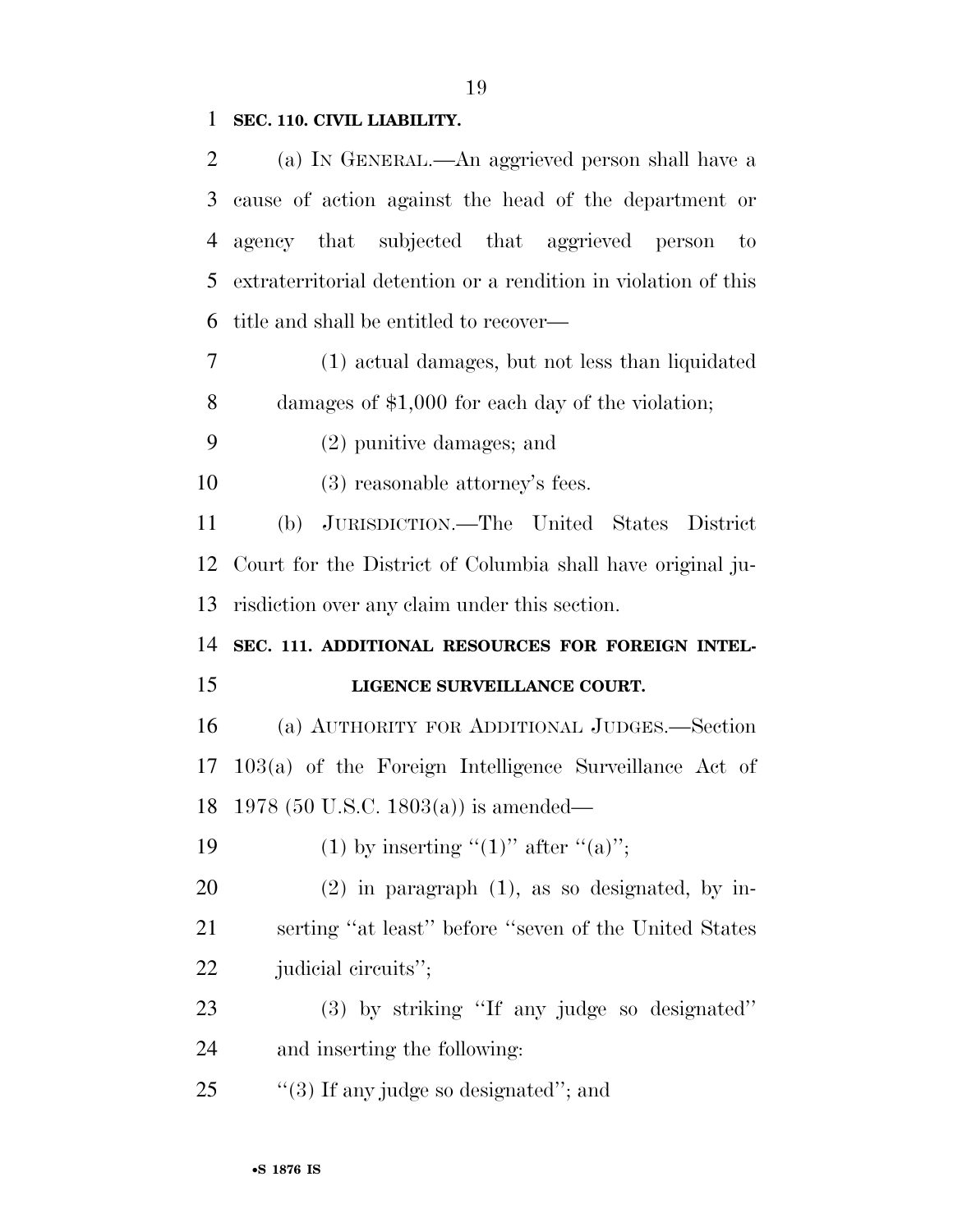(4) by inserting after paragraph (1), as so des-ignated, the following:

 ''(2) In addition to the judges designated under para- graph (1), the Chief Justice of the United States may des- ignate as judges of the court established by paragraph (1) such judges appointed under article III of the Constitution of the United States as the Chief Justice determines ap- propriate in order to provide for the prompt and timely consideration of applications under sections 103 of the National Security with Justice Act of 2007 for orders of rendition under section 104 of that Act. Any judge des- ignated under this paragraph shall be designated pub-licly.''.

 (b) ADDITIONAL LEGAL AND OTHER PERSONNEL FOR FOREIGN INTELLIGENCE SURVEILLANCE COURT.— There is authorized for the Foreign Intelligence Surveil- lance Court such additional staff personnel as may be nec- essary to facilitate the prompt processing and consider- ation by that Court of applications under section 103 for orders of rendition under section 104 approving rendition of an international terrorist. The personnel authorized by this section are in addition to any other personnel author-ized by law.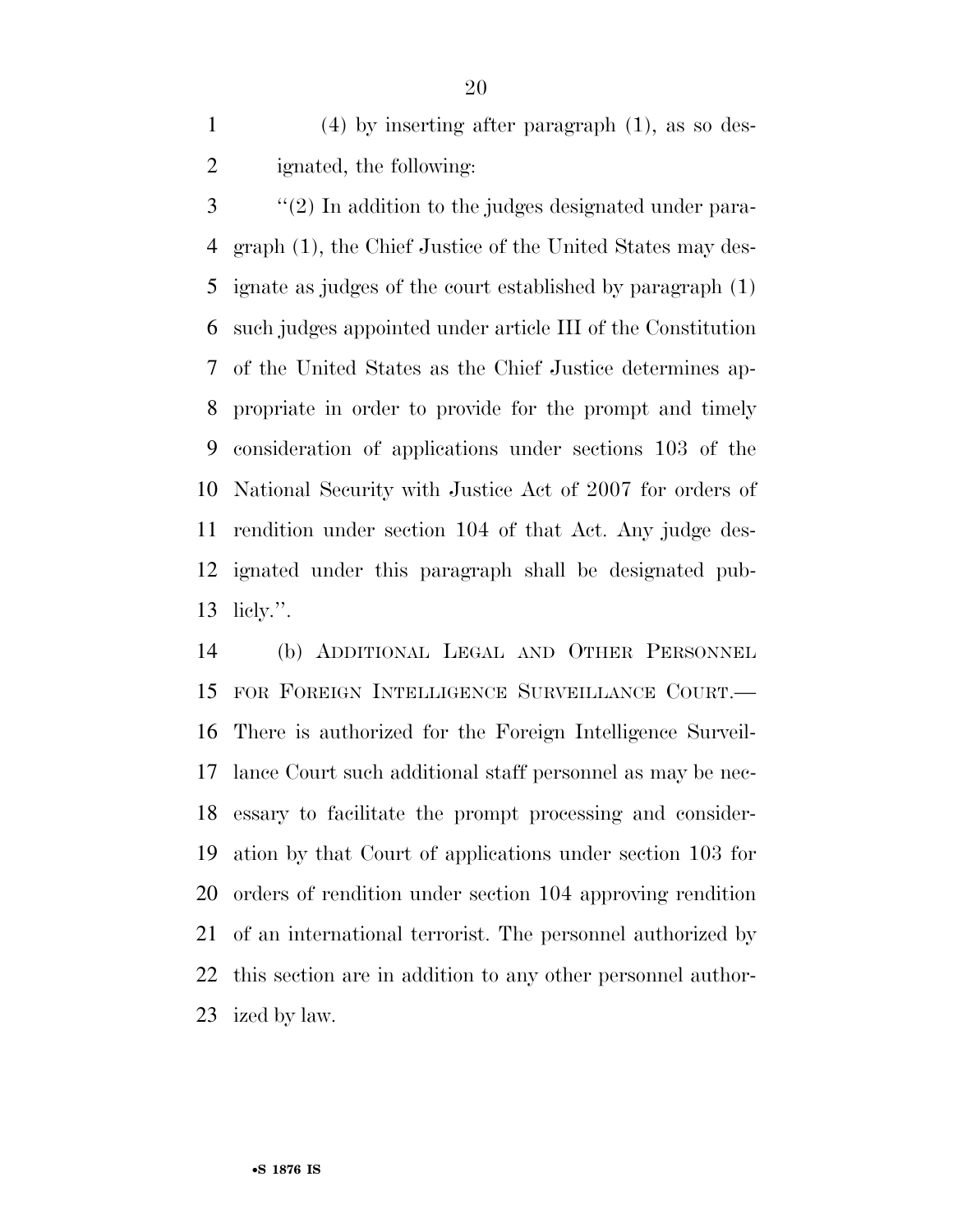Nothing in this title may be construed as altering or adding to existing authorities for the extraterritorial de- tention or rendition of any individual. **SEC. 113. AUTHORIZATION OF APPROPRIATIONS.**  There is authorized to be appropriated such sums as may be necessary to carry out this title and the amend- ments made by this title. **TITLE II—ENEMY COMBATANTS SEC. 201. MODIFICATION OF DEFINITION OF ''UNLAWFUL ENEMY COMBATANT'' FOR PURPOSES OF MILITARY COMMISSIONS.**  Section 948a(1)(A) of title 10, United States Code, is amended— (1) in the matter preceding clause (i), by strik- ing ''means''; and (2) by striking clauses (i) and (ii) and inserting the following: 19 ''(i) means a person who is not a lawful enemy combatant and who— ''(I) has engaged in hostilities against 22 the United States; or  $\frac{1}{2}$  (II) has purposefully and materially supported hostilities against the United States (other than hostilities engaged in as

**SEC. 112. RULE OF CONSTRUCTION.**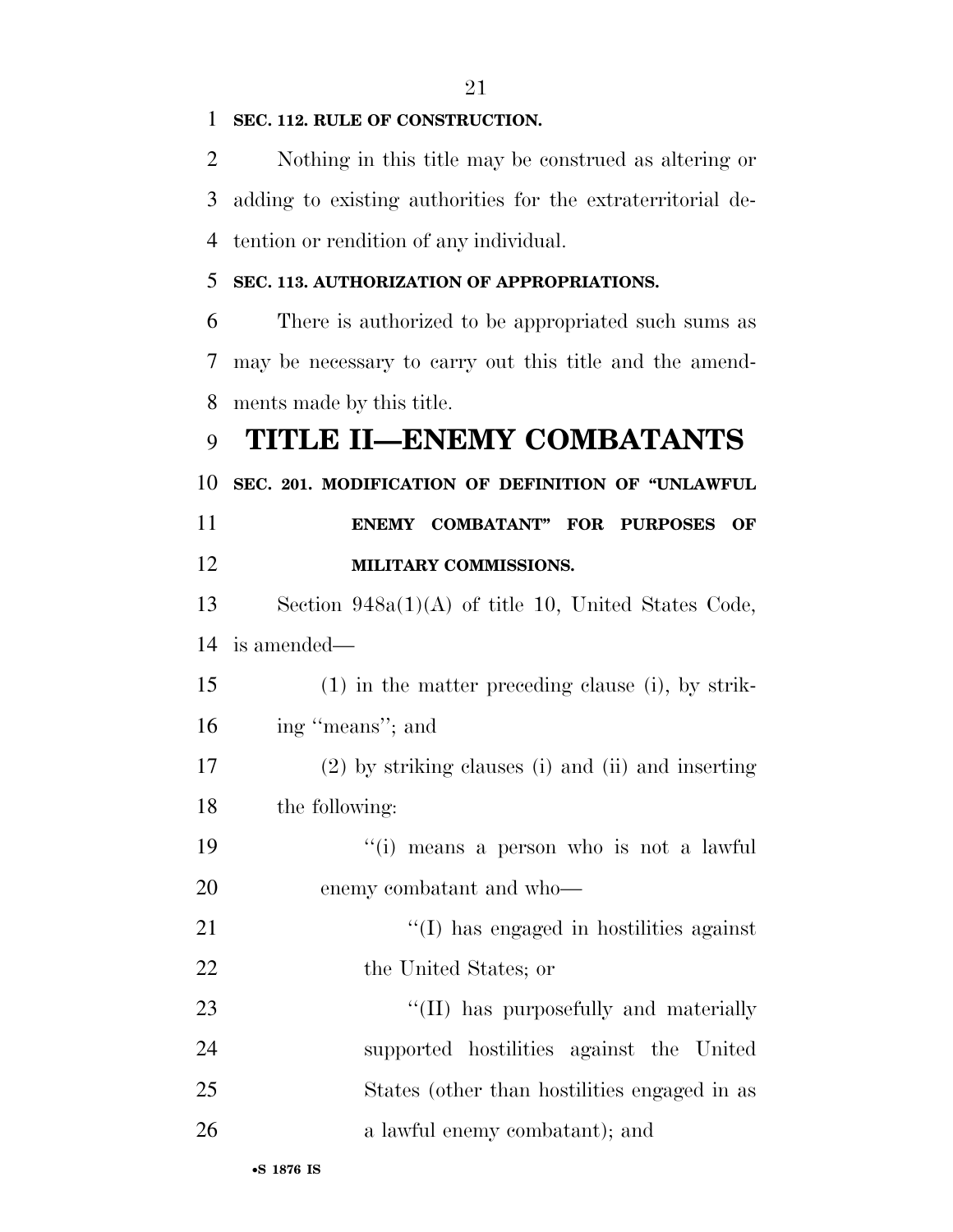1 ''(ii) does not include any person who is  $\langle (I) \rangle$  a citizen of the United States or legally admitted to the United States; and ''(II) taken into custody in the United States.''.

# **TITLE III—HABEAS CORPUS SEC. 301. EXTENDING STATUTORY HABEAS CORPUS TO DE-TAINEES.**

 (a) IN GENERAL.—Section 2241 of title 28, United States Code, is amended by striking subsection (e) and inserting the following:

 ''(e)(1) The United States District Court for the Dis- trict of Columbia shall have jurisdiction to hear or con- sider an application for a writ of habeas corpus filed by or on behalf of any person detained by the United States who has been—

 $'(\mathbf{A})$  determined by the United States to have been properly detained as an enemy combatant; or ''(B) detained by the United States for more than 90 days without such a determination.

 ''(2) The United States District Court for the Dis- trict of Columbia shall have jurisdiction to hear or con- sider an application for a writ of habeas corpus filed by or on behalf of any person detained by the United States who has been tried by military commission established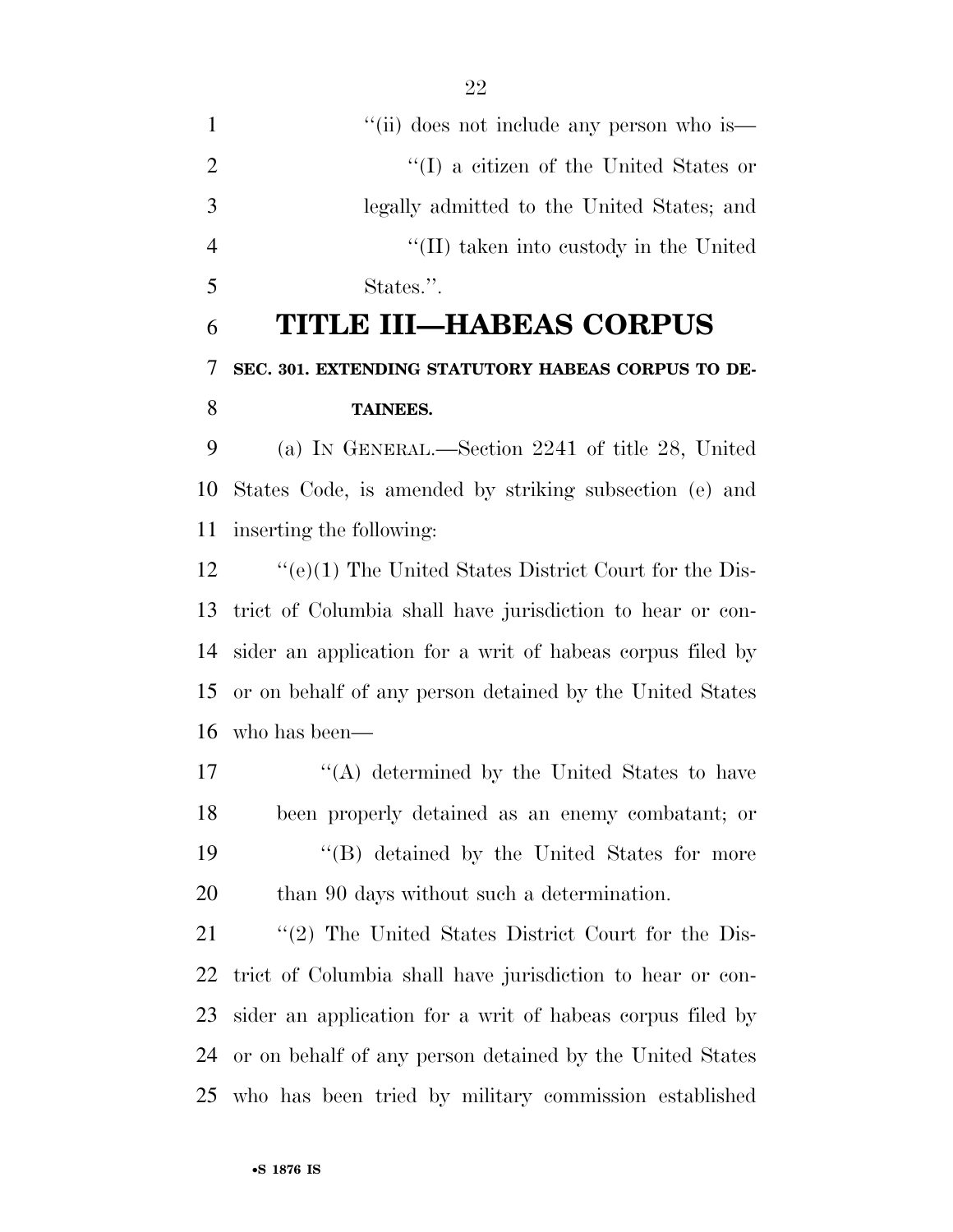| $\mathbf{1}$   | under chapter 47A of title 10, United States Code, and |
|----------------|--------------------------------------------------------|
| 2              | has exhausted the appellate procedure under subchapter |
| 3              | VI of that chapter.".                                  |
| $\overline{4}$ | (b) TECHNICAL AND CONFORMING AMENDMENTS.-              |
| 5              | (1) IN GENERAL.—Subchapter VI of chapter               |
| 6              | 47A of title 10, United States Code, is amended—       |
| 7              | $(A)$ by striking section 950g;                        |
| 8              | $(B)$ in section 950h—                                 |
| 9              | $(i)$ in subsection $(a)$ , by adding at the           |
| 10             | end the following: "Appointment of appel-              |
| 11             | late counsel under this subsection shall be            |
| 12             | for purposes of this chapter only, and not             |
| 13             | for any proceedings relating to an applica-            |
| 14             | tion for a writ of habeas corpus relating to           |
| 15             | any matter tried by a military commis-                 |
| 16             | sion."; and                                            |
| 17             | (ii) in subsection (c), by striking ",                 |
| 18             | the United States Court of Appeals for the             |
| 19             | District of Columbia, and the Supreme                  |
| 20             | Court,";                                               |
| 21             | $(C)$ in section 950j—                                 |
| 22             | (i) by striking $"$ (a) FINALITY.—";                   |
| 23             | and                                                    |
| 24             | (ii) by striking subsection (b); and                   |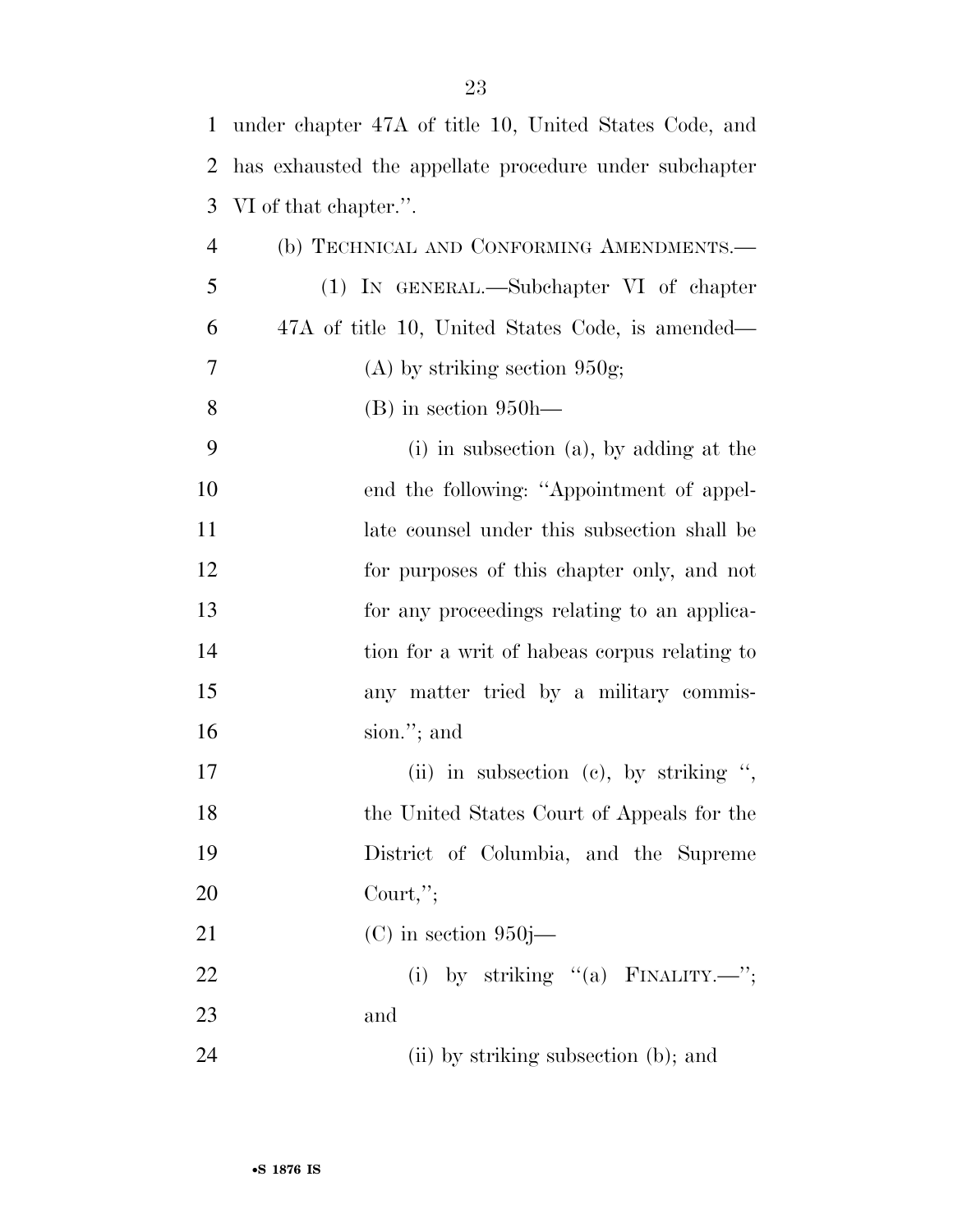| $\mathbf{1}$   | (D) in the table of sections at the begin-        |
|----------------|---------------------------------------------------|
| $\overline{2}$ | ning of that subchapter, by striking the item re- |
| 3              | lating to section 950g.                           |
| $\overline{4}$ | (2) DETAINEE TREATMENT ACTS.—                     |
| 5              | (A) IN GENERAL.—Section $1005(e)$ of the          |
| 6              | Detainee Treatment Act of 2005 (Public Law        |
| 7              | 109–148; 119 Stat. 2742; 10 U.S.C. 801 note)      |
| 8              | is amended—                                       |
| 9              | $(i)$ in subsection $(e)$ —                       |
| 10             | $(I)$ by striking paragraph $(2)$ ;               |
| 11             | and                                               |
| 12             | (II) by redesignating paragraphs                  |
| 13             | $(3)$ and $(4)$ as paragraphs $(2)$ and           |
| 14             | $(3)$ , respectively; and                         |
| 15             | (ii) in subsection $(h)(2)$ —                     |
| 16             | (I) by striking "Paragraphs $(2)$                 |
| 17             | and (3)" and inserting "Paragraph"                |
| 18             | $(2)$ "; and                                      |
| 19             | (II) by striking "one of such                     |
| 20             | paragraphs" and inserting "that para-             |
| 21             | $graph$ .                                         |
| 22             | (B) OTHER AMENDMENTS.—Section 1405                |
| 23             | of the Detainee Treatment Act of 2005 (Public     |
| 24             | Law 109–163; 119 Stat. 3475; 10 U.S.C. 801        |
| 25             | note) is amended—                                 |